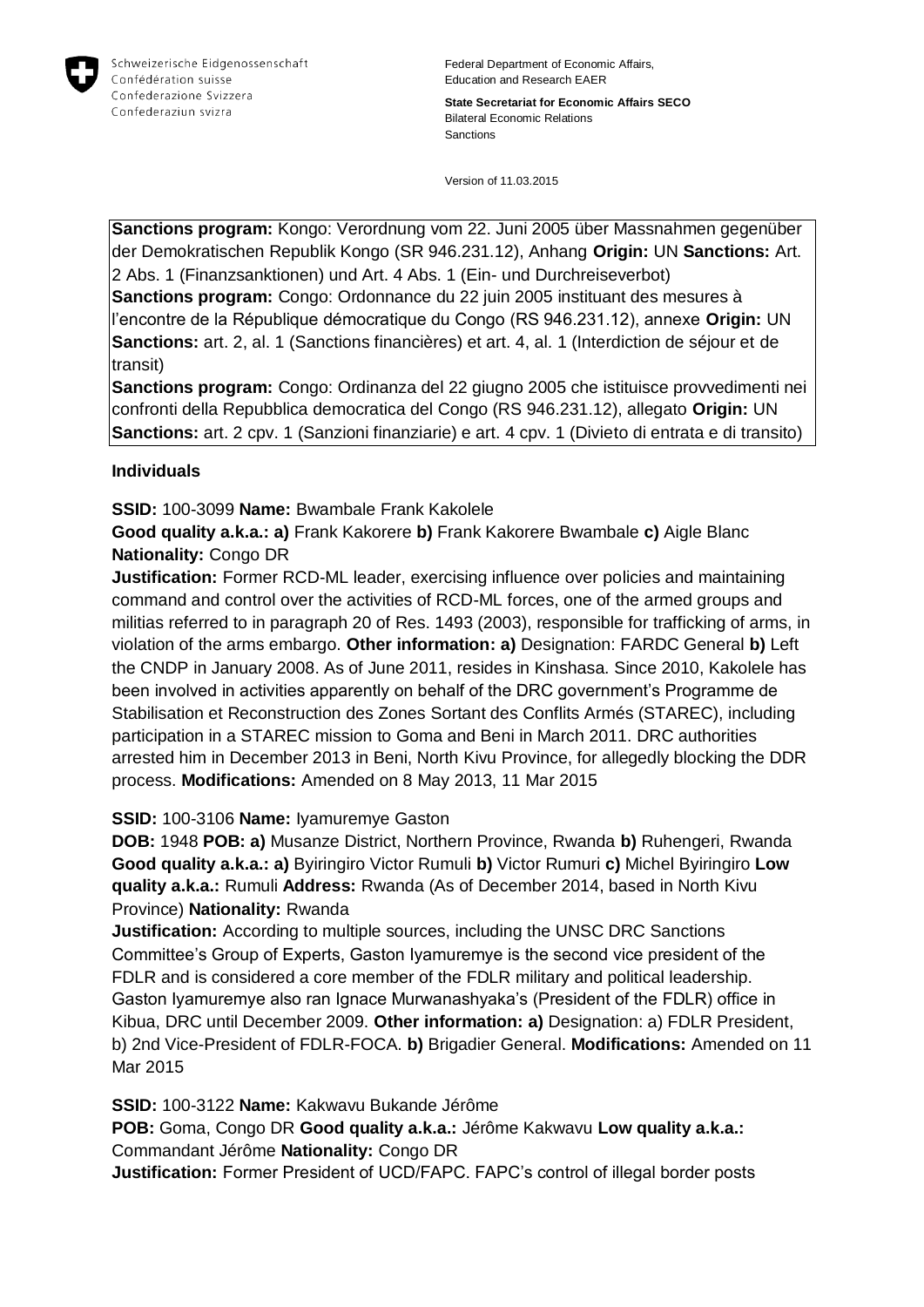between Uganda and the DRC – a key transit route for arms flows. As President of the FAPC, he exercised influence over policies and command and control over the activities of FAPC forces, which were involved in arms trafficking and, consequently, in violations of the arms embargo. According to the Office of the SRSG on Children and Armed Conflict, he was responsible for recruitment and use of children in Ituri in 2002. One of five senior FARDC officers who had been accused of serious crimes involving sexual violence and whose cases the Security Council had brought to the Government's attention during its visit in 2009. **Other information:** Given the rank of General in the FARDC in December 2004. As of June 2011, detained in Makala Prison in Kinshasa. As of 25 March 2011, the High Military Court in Kinshasa opened a trial against Kakwavu for war crimes. In November 2014, convicted by a DRC military court to ten years in prison for rape, murder, and torture. **Modifications:**  Amended on 11 Mar 2015

# **SSID:** 100-3131 **Name:** Katanga Germain

## **Nationality:** Congo DR

**Justification:** FRPI chief. Involved in weapons transfers, in violation of the arms embargo. According to the Office of the SRSG on Children and Armed Conflict, he was responsible for recruitment and use of children in Ituri from 2002 to 2003. **Other information:** Appointed General in the FARDC in December 2004. Handed over by the Government of the DRC to the International Criminal Court on 18 October 2007. Convicted in May 2014 by the ICC to 12 years in prison for war crimes and crimes against humanity. Currently in prison in the Netherlands. **Modifications:** Amended on 8 May 2013, 11 Mar 2015

## **SSID:** 100-3136 **Name:** Lubanga Thomas

## **POB:** Ituri, Congo DR **Nationality:** Congo DR

**Justification:** President of the UPC/L, one of the armed groups and militias referred to in paragraph 20 of Res.1493 (2003), involved in the trafficking of arms, in violation of the arms embargo. According to the Office of the SRSG on Children and Armed Conflict, he was responsible for recruitment and use of children in Ituri from 2002 to 2003. **Other information:** Arrested in Kinshasa in March 2005 for UPC/L involvement in human rights abuses violations. Transferred to the ICC on 17 March 2006. Convicted by the ICC in March 2012 and sentenced to 14 years in prison. On 1 December 2014, ICC appeals judges upheld Lubanga's conviction and sentence. Currently in prison in the Netherlands. **Modifications:**  Amended on 8 May 2013, 11 Mar 2015

## **SSID:** 100-3150 **Name:** Mandro Khawa Panga

**DOB:** 20 Aug 1973 **POB:** Bunia, Congo DR **Good quality a.k.a.: a)** Kawa Panga **b)** Kawa Panga Mandro **c)** Kawa Mandro **d)** Yves Andoul Karim **e)** Mandro Panga Kahwa **f)** Yves Khawa Panga Mandro **Low quality a.k.a.: a)** Chief Kahwa **b)** Kawa **Nationality:** Congo DR **Justification:** Ex-President of PUSIC, one of the armed groups and militias referred to in paragraph 20 of Res. 1493 (2003) involved in arms trafficking, in violation of the arms embargo. According to the Office of the SRSG on Children and Armed Conflict, he was responsible for recruitment and use of children from 2001 to 2002. **Other information:** Placed in prison in Bunia in April 2005 for sabotage of the Ituri peace process. Arrested by Congolese authorities in October 2005, acquitted by the Court of Appeal in Kisangani, subsequently transferred to the judicial authorities in Kinshasa on new charges of crimes against humanity, war crimes, murder, aggravated assault and battery. In August 2014, a DRC military court in Kisangani convicted him of war crimes and crimes against humanity,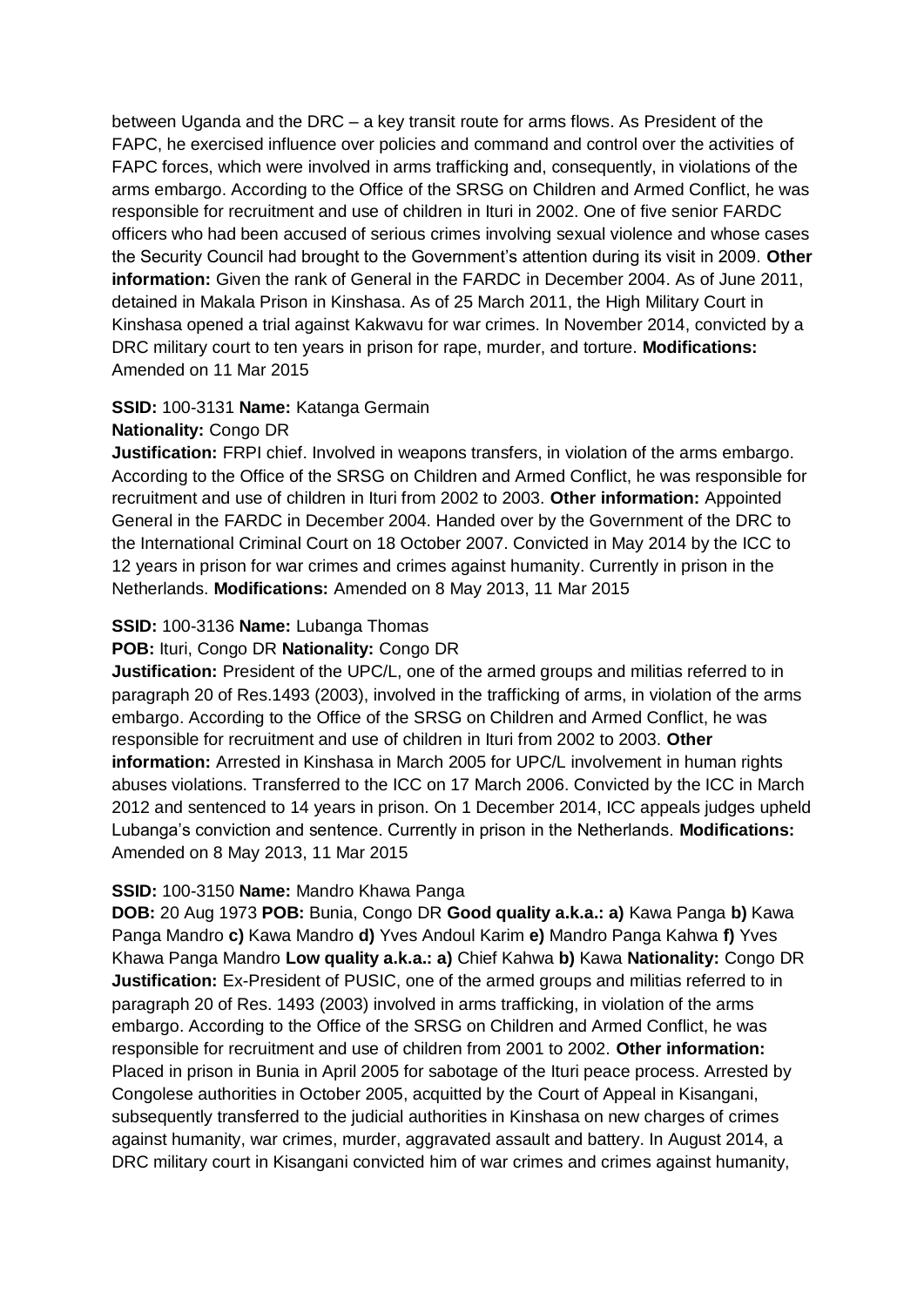sentenced him to nine years in prison, and ordered him to pay approximately USD 85,000 to his victims. **Modifications:** Amended on 8 May 2013, 11 Mar 2015

## **SSID:** 100-3166 **Name:** Mbarushimana Callixte

**DOB:** 24 Jul 1963 **POB:** Ndusu/Ruhengeri, Northern Province, Rwanda **Nationality:** Rwanda

**Justification:** Executive Secretary of the FDLR and Vice-President of the FDLR military high command until his arrest. Political/Military leader of a foreign armed group operating in the Democratic Republic of the Congo, impeding the disarmament and the voluntary repatriation and resettlement of combatants, per Security Council resolution 1857 (2008) OP 4 (b). **Other information:** Arrested in Paris on 3 October 2010 under ICC warrant for war crimes and crimes against humanity committed by FDLR troops in the Kivus in 2009 and transferred to The Hague on 25 January 2011, but released by the ICC in late 2011. **Modifications:** Amended on 11 Mar 2015

## **SSID:** 100-3177 **Name:** Mpamo Iruta Douglas

**DOB: a)** 28 Dec 1965 **b)** 29 Dec 1965 **POB: a)** Bashali, Masisi, Congo DR **b)** Goma, Congo DR **c)** Uvira, Congo DR **Good quality a.k.a.:** Douglas Iruta Mpamo **Low quality a.k.a.:**  Mpano **Address:** Gisenyi, Rwanda (as of June 2011) **Nationality:** Congo DR **Justification:** Owner/Manager of the Compagnie Aérienne des Grands Lacs and of Great Lakes Business Company, whose aircraft were used to provide assistance to armed groups and militias referred to in paragraph 20 of Res.1493 (2003). Also responsible for disguising information on flights and cargo apparently to allow for the violation of the arms embargo. **Other information:** No known occupation since two of the planes managed by Great Lakes Business Company (GLBC) crashed. **Modifications:** Amended on 11 Mar 2015

## **SSID:** 100-3193 **Name:** Mudacumura Sylvestre

**Good quality a.k.a.: a)** Mupenzi Bernard **b)** General Major Mupenzi **c)** General Mudacumura **Low quality a.k.a.:** Radja **Address:** Kikoma forest, near Bogoyi, Walikale, North Kivu, Congo DR (as of June 2011) **Nationality:** Rwanda

**Justification:** FDLR Commander, exercising influence over policies, and maintaining command and control over the activities of FDLR forces, one of the armed groups and militias referred to in paragraph 20 of Res. 1493 (2003), involved in trafficking of arms, in violation of the arms embargo. Mudacumura (or staff) was in telephone communication with FDLR leader Murwanashyaka in Germany, including at the time of the Busurungi Massacre May 2009, and military commander Major Guillaume during Umoja Wetu and Kimia II operations in 2009. According to the Office of the SRSG on Children and Armed Conflict, he was responsible for 27 cases of recruitment and use of children by troops under his command in North Kivu from 2002 to 2007. **Other information:** Military commander of FDLR-FOCA, also political 1st Vice-President and head of FOCA High Command, thus combining overall military and political command functions since the arrest of FDLR leaders in Europe. As of 2014, based at the FDLR's headquarters in Nganga, North Kivu. **Modifications:** Amended on 11 Mar 2015

# **SSID:** 100-3203 **Name:** Mugaragu Leodomir

**DOB: a)** 1954 **b)** 1953 **POB: a)** Kigali, Rwanda **b)** Rushashi, Northern Province, Rwanda **Good quality a.k.a.: a)** Manzi Leon **b)** Leo Manzi **Address:** FDLR HQ, Kikoma forest, Bogoyi, Walikale, North Kivu, Congo DR (as of June 2011) **Nationality:** Rwanda **Justification:** According to open source and official reporting, Leodomir Mugaragu is the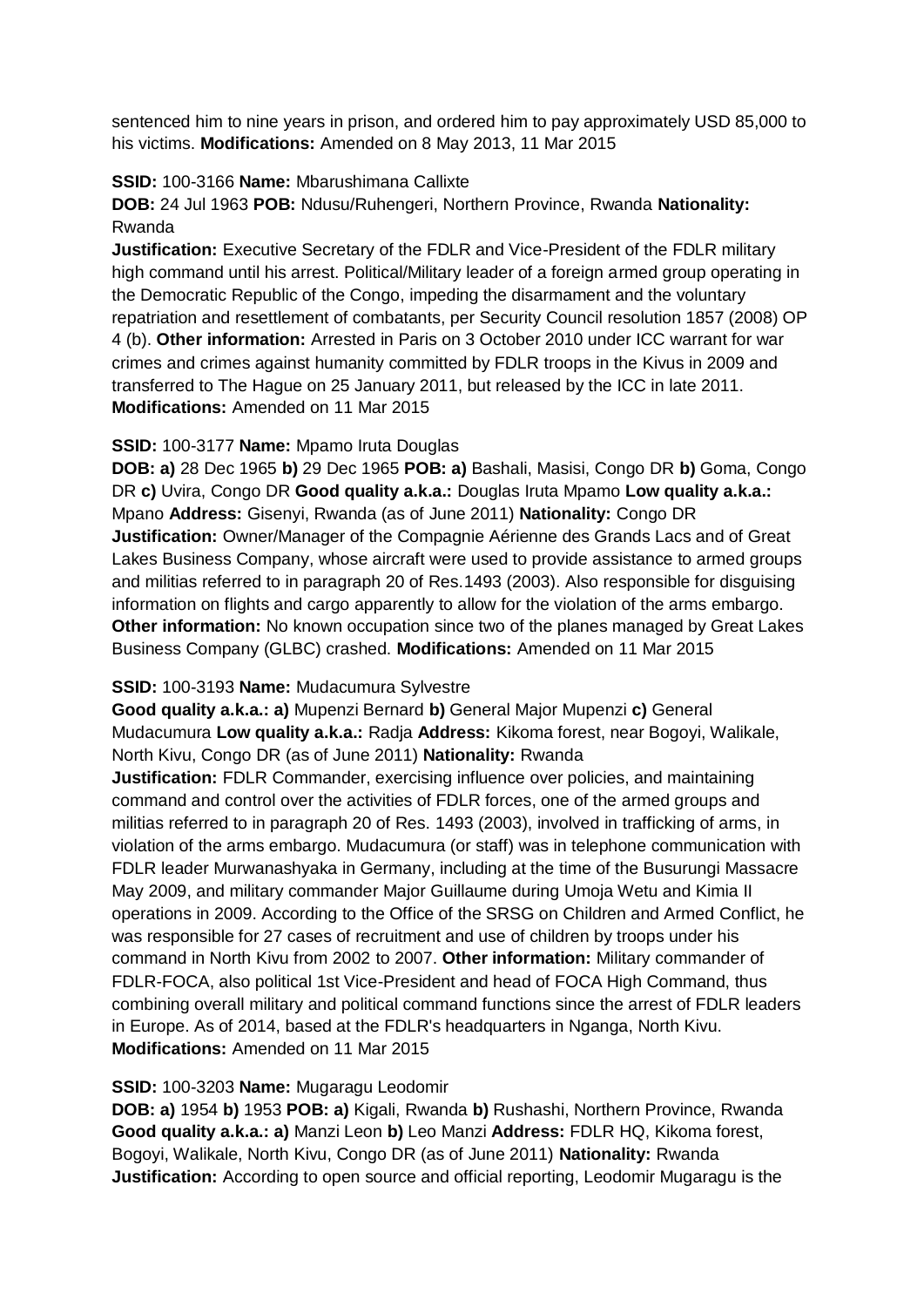Chief of Staff of the Forces Combattantes Abucunguzi/Combatant Force for the Liberation of Rwanda (FOCA), the FDLR's armed wing. According to official reporting Mugaragu is a senior planner for FDLR's military operations in the eastern DRC. **Other information:** FDLR-FOCA Chief of Staff, in charge of administration. **Modifications:** Amended on 11 Mar 2015

## **SSID:** 100-3217 **Name:** Mukulu Jamil

**DOB: a)** 1965 **b)** 1 Jan 1964 **POB:** Ntoke Village, Ntenjeru Sub County, Kayunga District, Uganda **Good quality a.k.a.: a)** Steven Alirabaki **b)** David Kyagulanyi **c)** Musezi Talengelanimiro **d)** Mzee Tutu **e)** Abdullah Junjuaka **f)** Alilabaki Kyagulanyi **g)** Hussein Muhammad **h)** Nicolas Luumu **Low quality a.k.a.: a)** Professor Musharaf **b)**  Talengelanimiro **Nationality:** Uganda

**Justification:** According to open-source and official reporting, including the UNSC DRC Sanctions Committee's Group of Experts' reports, Mr. Jamil Mukulu is the military leader of the Allied Democratic Forces (ADF), a foreign armed group operating in the DRC that impedes the disarmament and voluntary repatriation or resettlement of ADF combatants, as described in paragraph 4 (b) of resolution 1857 (2008). The UNSC DRC Sanction Committee's Group of Experts has reported that Mukulu has provided leadership and material support to the ADF, an armed group operating in the territory of the DRC. According to multiple sources including the UNSC DRC Sanctions Committee's Group of Experts' reports, Jamil Mukulu has also continued to exercise influence over the policies, provided financing, and maintained direct command and control over the activities of, ADF forces in the field, including overseeing links with international terrorist networks. **Relation:** Leader of the ADF (SSID 100-27961) **Other information: a)** Designation: a) Head of the Allied Democratic Forces (ADF), b) Commander, Allied Democratic Forces **b)** Whereabouts unknown as of late 2014; however, he is believed to be in North Kivu, DRC. **Modifications:**  Amended on 8 May 2013, 12 Aug 2014, 11 Mar 2015

# **SSID:** 100-3237 **Name:** Mujyambere Leopold

**DOB: a)** 17 Mar 1962 **b)** 1966 (approximately) **POB:** Kigali, Rwanda **Low quality a.k.a.: a)**  Musenyeri **b)** Achille **c)** Frere Petrus Ibrahim **Address:** Nyakaleke (south-east of Mwenga), South Kivu, Congo DR **Nationality:** Rwanda

**Justification:** Commander of the Second Division of FOCA/the Reserve Brigades (an FDLR armed branch). Military leader of a foreign armed group operating in the Democratic Republic of the Congo, impeding the disarmament and the voluntary repatriation and resettlement of combatants, per Security Council resolution 1857 (2008) OP 4 (b). In evidence collated by the UNSC DRC Sanctions Committee Group of Experts, detailed in its report of 13 February 2008, girls recovered from FDLR-FOCA had previously been abducted and sexually abused. Since mid-2007, FDLR-FOCA, which previously recruited boys in their mid to late teens, has been forcefully recruiting youth from the age of 10 years. The youngest are then used as escorts, and older children are deployed as soldiers on the frontline, per Security Council resolution 1857 (2008) OP4 (d) and (e). **Other information:** As of late 2014, acting deputy commander of FDLR/FOCA, based in Nganga, North Kivu. **Modifications:** Amended on 11 Mar 2015

**SSID:** 100-3249 **Name:** Murwanashyaka Ignace **Title:** Dr. **DOB:** 14 May 1963 **POB: a)** Butera, Rwanda **b)** Ngoma, Butare, Rwanda **Low quality a.k.a.:** Dr. Ignace **Nationality:** Rwanda

**Justification:** President of FDLR, and supreme commander of the FDLR armed forces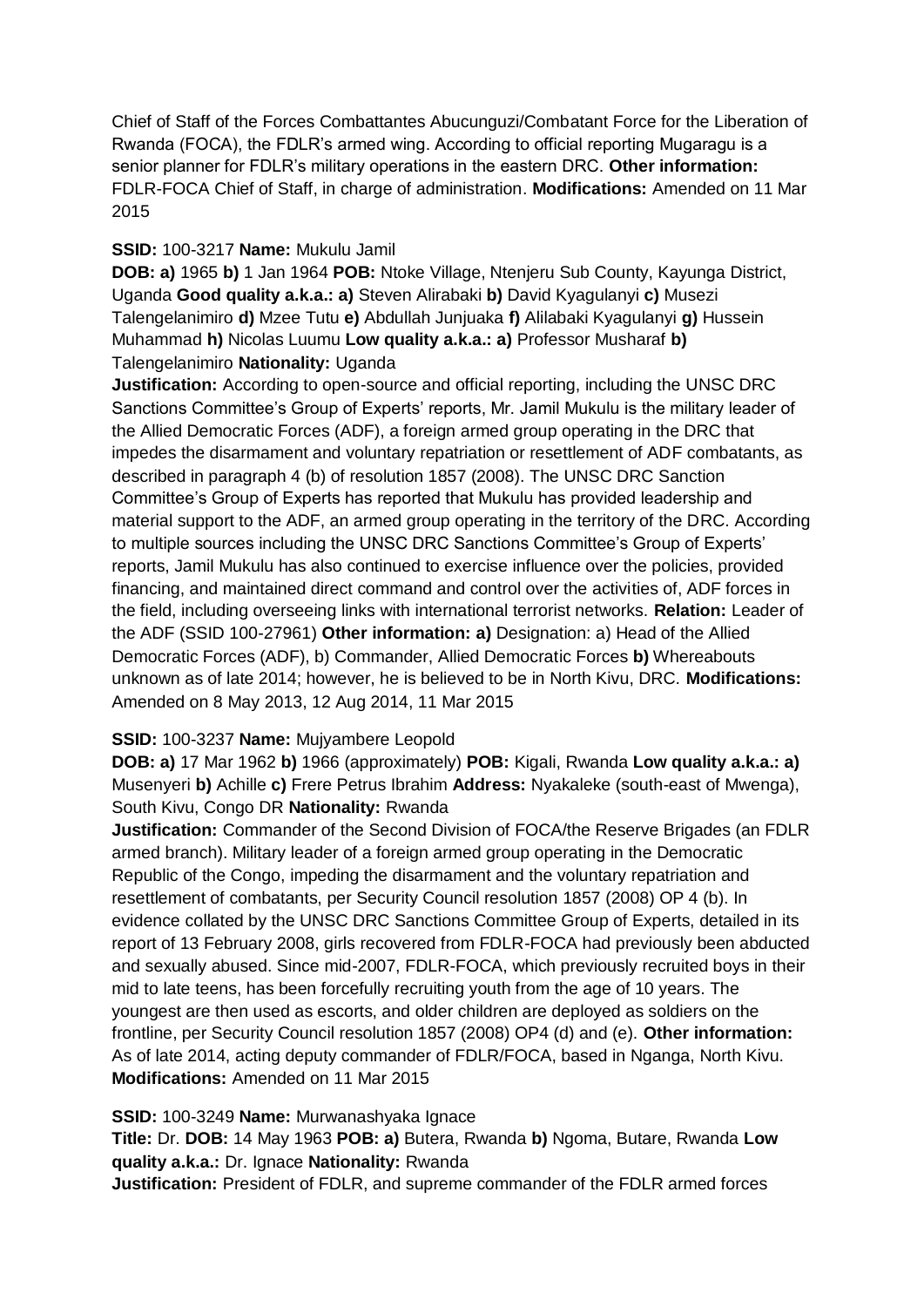exercising influence over policies, and maintaining command and control over the activities of FDLR forces, one of the armed groups and militias referred to in paragraph 20 of Res. 1493 (2003), involved in trafficking of arms, in violation of the arms embargo. In telephone communication with FDLR military field commanders (including during the Busurungi May 2009 massacre); gave military orders to the high command; involved in coordinating the transfer of arms and ammunition to FDLR units and relaying specific instructions for use; managing large sums of money raised through illicit sale of natural resources in areas of FDLR control. According to the Office of the SRSG on Children and Armed Conflict, he held command responsibility as President and military commander of FDLR for recruitment and use of children by the FDLR in Eastern Congo. **Other information:** Arrested by German authorities on 17 November 2009. Replaced by Gaston Iamuremye, alias «Rumuli» as President of FDLR-FOCA. Murwanashyaka's trial for war crimes and crimes against humanity committed by FDLR troops in DRC in 2008 and 2009 began on 4 May 2011 in a German court. **Modifications:** Amended on 11 Mar 2015

## **SSID:** 100-3261 **Name:** Musoni Straton

**DOB: a)** 6 Apr 1961 **b)** 4 Jun 1961 **POB:** Mugambazi, Kigali, Rwanda **Good quality a.k.a.:**  IO Musoni **Nationality:** Rwanda

**Justification:** Through his leadership of the FDLR, a foreign armed group operating in the DRC, Musoni is impeding the disarmament and voluntary repatriation or resettlement of combatants belonging to those groups, in breach of resolution 1649 (2005). **Other information:** Arrested by German authorities on 17 November 2009. Musoni's trial for war crimes and crimes against humanity committed by FDLR troops in DRC in 2008 and 2009 began on 4 May 2011 in a German court. Replaced as 1st Vice-President of the FDLR by Sylvestre Mudacumura. **Modifications:** Amended on 11 Mar 2015

## **SSID:** 100-3272 **Name:** Mutebutsi Jules

**DOB:** 1964 **POB:** Minembwe South Kivu, Congo DR **Good quality a.k.a.: a)** Jules Mutebusi **b)** Jules Mutebuzi **c)** Colonel Mutebutsi **Nationality:** Congo DR

**Justification:** Joined forces with other renegade elements of former RCD-G to take town of Bukavu in May 2004 by force. Implicated in the receipt of weapons outside of FARDC structures and provision of supplies to armed groups and militia mentioned in paragraph 20 of Res. 1493 (2003), in violation of the arms embargo. **Other information:** Former FARDC Deputy Military Regional Commander of 10th Military Region in April 2004, dismissed for indiscipline. In December 2007, he was arrested by Rwandan authorities when he tried to cross the border into the DRC. He has lived since in semi-liberty in Kigali (not authorized to leave the country). **Modifications:** Amended on 11 Mar 2015

## **SSID:** 100-3284 **Name:** Ngudjolo Mathieu Chui

### **Good quality a.k.a.:** Cui Ngudjolo **Nationality:** Congo DR

**Justification:** FNI Chief of Staff and former Chief of Staff of the FRPI, exercising influence over policies and maintaining command and control over the activities of FRPI forces, one of the armed groups and militias referred to in paragraph 20 of Res. 1493 (2003), responsible for trafficking of arms, in violation of the arms embargo. According to the Office of the SRSG on Children and Armed Conflict, he was responsible for recruitment and use of children under 15 years old in Ituri in 2006. **Other information:** Arrested by MONUC in Bunia in October 2003. Surrendered by the Government of the DRC to the International Criminal Court on 7 February 2008. Acquitted of all charges by the ICC in December 2012. After being released from custody, was detained by Dutch authorities, and has filed a claim for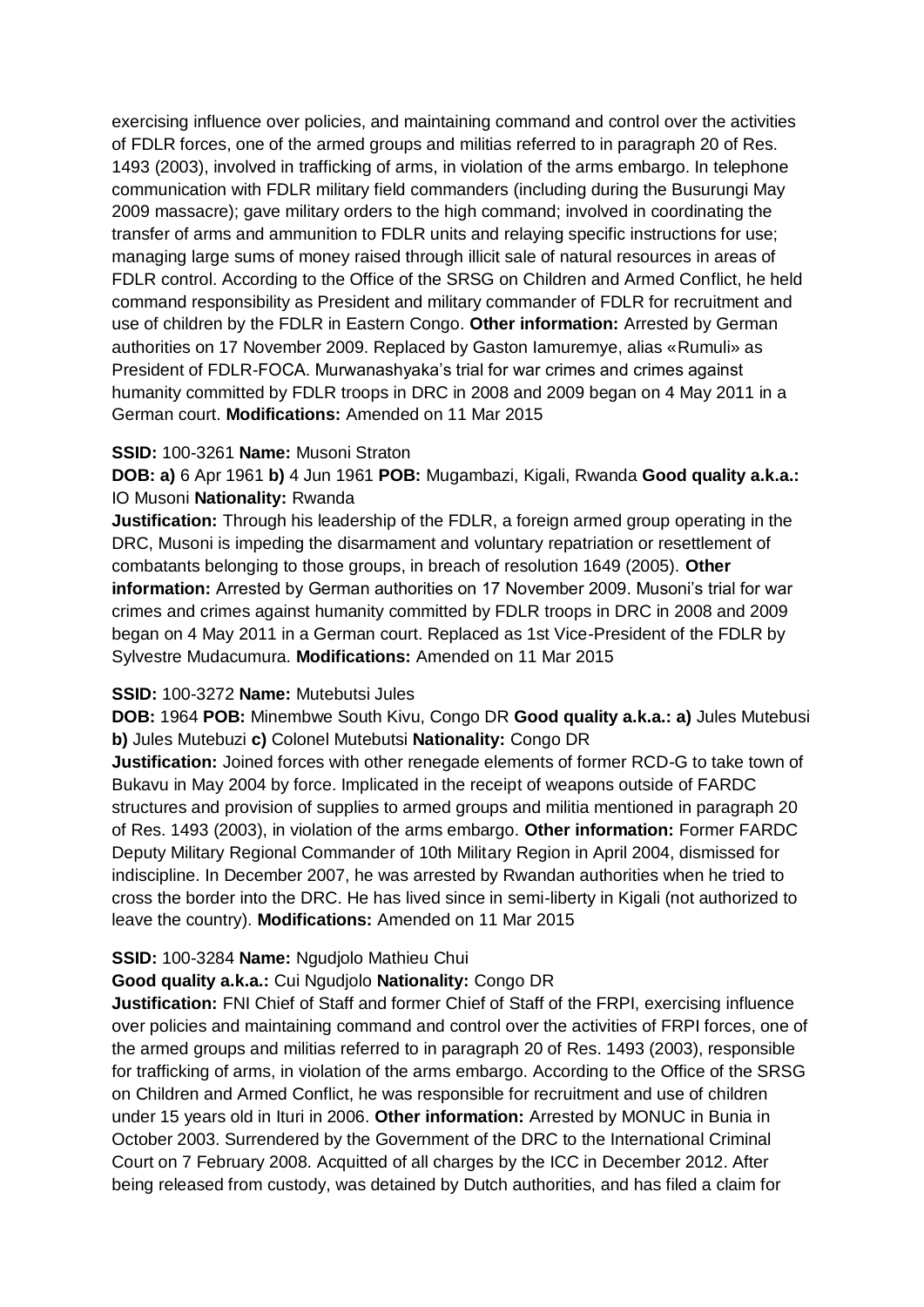asylum in the Netherlands. The Prosecution appealed the ICC's decision; hearings were held in October 2014 and a decision is pending as of December 2014. **Modifications:**  Amended on 8 May 2013, 11 Mar 2015

## **SSID:** 100-3290 **Name:** Njabu Floribert Ngabu

**Good quality a.k.a.: a)** Floribert Njabu **b)** Floribert Ndjabu **c)** Floribert Ngabu Ndjabu **Nationality:** Congo DR

**Justification:** President of FNI, one of the armed groups and militias referred to in paragraph 20 of Res. 1493 (2003), involved in the trafficking of arms, in violation of the arms embargo. **Other information:** Under house arrest in Kinshasa since March 2005 for FNI involvement in human rights abuses.Transferred to The Hague on 27 March 2011 to testify in the ICC Germain Katanga and Mathieu Ngudjolo trials. Applied for asylum in the Netherlands in May 2011. In October 2012, a Dutch court denied his asylum claim. In July 2014, he was deported from the Netherlands to DRC, where he was placed under arrest. **Modifications:** Amended on 8 May 2013, 11 Mar 2015

## **SSID:** 100-3297 **Name:** Nkunda Laurent

**DOB: a)** 6 Feb 1967 **b)** 2 Feb 1967 **POB:** Rutshuru, North Kivu, Congo DR **Good quality a.k.a.: a)** Nkunda Mihigo Laurent **b)** Laurent Nkunda Bwatare **c)** Laurent Nkundabatware **d)**  Laurent Nkunda Mahoro Batware **e)** Laurent Nkunda Batware **Low quality a.k.a.: a)**  Chairman **b)** General Nkunda **c)** Papa Six **Nationality:** Congo DR

**Justification:** Joined forces with other renegade elements of former RCD-G to take Bukavu in May 2004 by force. In receipt of weapons outside of FARDC in violation of the arms embargo. According to the Office of the SRSG on Children and Armed Conflict, he was responsible for 264 cases of recruitment and use of children by troops under his command in North Kivu from 2002 to 2009. **Other information:** Former RCD-G General. Founder, National Congress for the People's Defense, 2006; Senior Officer, Rally for Congolese Democracy-Goma (RCD-G), 1998–2006; Officer Rwandan Patriotic Front (RPF), 1992– 1998. Laurent Nkunda was arrested by Rwandan authorities in Rwanda in January 2009 and replaced as the commander of the CNDP. Since then, he has been under house arrest in Kigali, Rwanda. DRC Government's request to extradite Nkunda for crimes committed in eastern DRC has been refused by Rwanda. In 2010, Nkunda's appeal for illegal detention was rejected by Rwandan court in Gisenyi, ruling that the matter should be examined by a military court. Nkunda's lawyers appealed with the Rwandan Military Court. **Modifications:**  Amended on 11 Mar 2015

## **SSID:** 100-3315 **Name:** Nsanzubukire Felicien

**DOB:** 1967 **POB: a)** Murama, Kigali, Rwanda **b)** Rubungo, Kigali, Rwanda **c)** Kinyinya, Kigali, Rwanda **Good quality a.k.a.:** Fred Irakeza **Address:** Magunda, Mwenga territory, South Kivu, Congo DR (as of June 2011) **Nationality:** Rwanda

**Justification:** Felicien Nsanzubukire supervised and coordinated the trafficking of ammunition and weapons between at least November 2008 and April 2009 from the United Republic of Tanzania, via Lake Tanganyika, to FDLR units based in the Uvira and Fizi areas of South Kivu. **Other information: a)** Designation: 1st battalion leader of the FDLR/FOCA, based in the Uvira-Sange area of South Kivu. **b)** A member of the FDLR since at least 1994 and operating in eastern DRC since October 1998. **Modifications:** Amended on 11 Mar 2015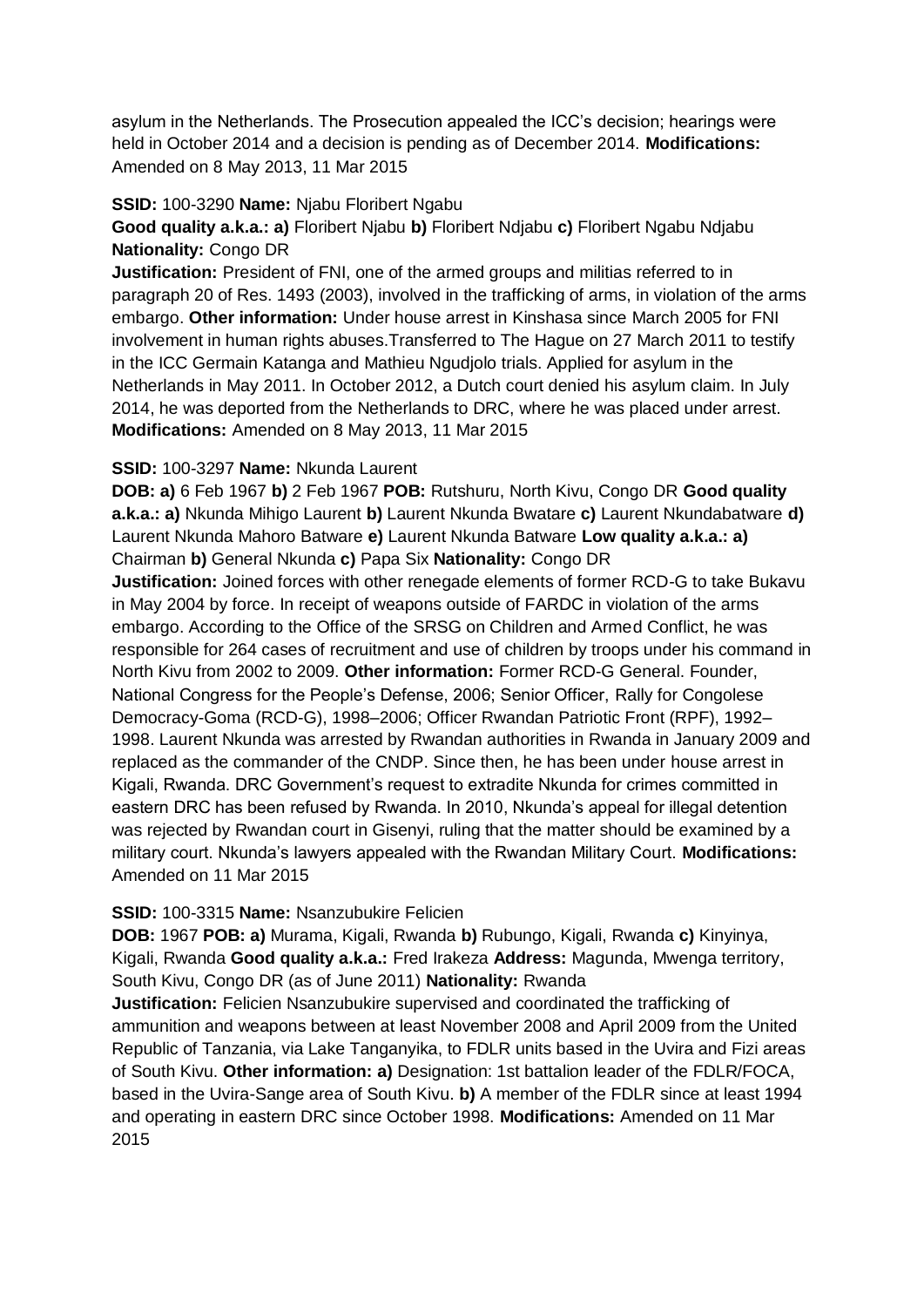## **SSID:** 100-3325 **Name:** Ntawunguka Pacifique

**DOB: a)** 1 Jan 1964 **b)** 1964 (approximately) **POB:** Gaseke, Gisenyi Province, Rwanda **Good quality a.k.a.:** Pacifique Ntawungula **Low quality a.k.a.: a)** Colonel Omega **b)** Nzeri **c)** Israel **Address:** Matembe, North Kivu, Congo DR (as of June 2011) **Nationality:** Rwanda **Justification:** Commander of the First Division of FOCA (an FDLR armed wing). Military leader of a foreign armed group operating in the Democratic Republic of the Congo, impeding the disarmament and the voluntary repatriation and resettlement of combatants, in violation of Security Council resolution 1857 (2008) OP 4 (b). In evidence collated by the UNSC DRC Sanctions Committee Group of Experts, detailed in its report of 13 February 2008, girls recovered from FDLR-FOCA had previously been abducted and sexually abused. Since mid-2007, FDLR-FOCA, which previously recruited boys in their mid to late teens, has been forcefully recruiting youth from the age of 10 years. The youngest are then used as escorts, and older children are deployed as soldiers on the frontline, in violation of Security Council resolution 1857 (2008) OP4 (d) and (e). **Other information: a)** Designation: Commander, Operational Sector North Kivu «SONOKI» of FDLR-FOCA. **b)** Received military training in Egypt. As of late 2014, based in Tongo area, North Kivu. **Modifications:**  Amended on 11 Mar 2015

# **SSID:** 100-3339 **Name:** Nyakuni James

# **Nationality:** Uganda

**Justification:** Trade partnership with Jérôme Kakwavu, particularly smuggling across the DRC/Uganda border, including suspected smuggling of weapons and military material in unchecked trucks. Violation of the arms embargo and provision of assistance to armed groups and militia referred to in paragraph 20 of Res. 1493 (2003), including financial support that allows them to operate militarily.

# **SSID:** 100-3344 **Name:** Nzeyimana Stanislas

**DOB: a)** 1 Jan 1966 **b)** 1967 (approximately) **c)** 28 Aug 1966 **POB:** Mugusa, Butare, Rwanda **Good quality a.k.a.: a)** Deogratias Bigaruka Izabayo **b)** Izabayo Deo **c)** Jules Mateso Mlamba **Low quality a.k.a.: a)** Bigaruka **b)** Bigurura **Address:** Mukobervwa, North Kivu, Congo DR (as of June 2011) **Nationality:** Rwanda

**Justification:** Deputy Commander of the FOCA (an FDLR armed branch). Military leader of a foreign armed group operating in the Democratic Republic of the Congo, impeding the disarmament and the voluntary repatriation and resettlement of combatants, per Security Council resolution 1857 (2008) OP 4 (b). In evidence collated by the UNSC DRC Sanctions Committee Group of Experts, detailed in its report of 13 February 2008, girls recovered from FDLR-FOCA had previously been abducted and sexually abused. Since mid-2007, FDLR-FOCA, which previously recruited boys in their mid to late teens, has been forcefully recruiting youth from the age of 10 years. The youngest are then used as escorts, and older children are deployed as soldiers on the frontline, per Security Council resolution 1857 (2008) OP4 (d) and (e). **Other information: a)** Designation: Deputy commander of the FDLR-FOCA. **b)** Disappeared while in Tanzania in early 2013. Whereabouts unknown as of late 2014. **Modifications:** Amended on 8 May 2013, 11 Mar 2015

# **SSID:** 100-3361 **Name:** Ozia Mazio Dieudonné

# **DOB:** 6 Jun 1949 **POB:** Ariwara, Congo DR **Good quality a.k.a.:** Ozia Mazio **Low quality a.k.a.: a)** Omari **b)** Mr Omari **Nationality:** Congo DR

**Justification:** Financial schemes with Jérôme Kakwavu and FAPC and smuggling across the DRC/Uganda border, allowing supplies and cash to be made available to Kakwavu and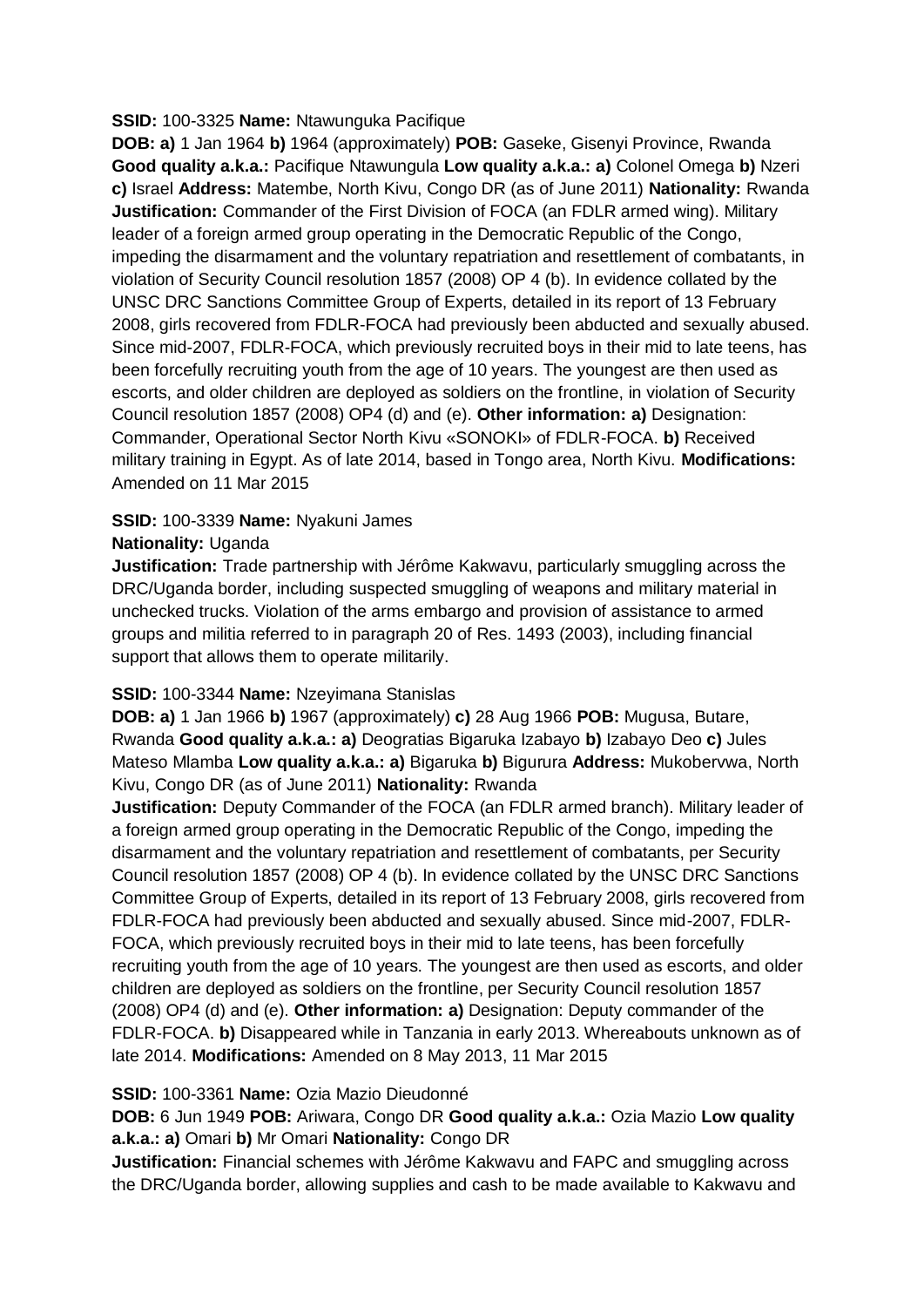his troops. Violation of the arms embargo, including by providing assistance to armed groups and militia referred to in paragraph 20 of Res. 1493 (2003). **Other information:** While president of the Fédération des entreprises congolaises (FEC) in Aru territory, Dieudonné Ozia Mazio is believed to have died in Ariwara on 23 September 2008. **Modifications:**  Amended on 11 Mar 2015

## **SSID:** 100-3373 **Name:** Sheka Ntabo Ntaberi

**DOB:** 4 Apr 1976 **POB:** Walikale Territory, Congo DR **Nationality:** Congo DR **Justification:** Ntabo Ntaberi Sheka, Commander-in-Chief of the political branch of the Mayi Mayi Sheka, is the political leader of a Congolese armed group that impedes the disarmament, demobilization, or reintegration of combatants. The Mayi Mayi Sheka is a Congo-based militia group that operates from bases in Walikale territory in eastern DRC. The Mayi Mayi Sheka group has carried out attacks on mines in eastern DRC, including taking over the Bisiye mines and extorting from locals. Ntabo Ntaberi Sheka has also committed serious violations of international law involving the targeting of children. Ntabo Ntaberi Sheka planned and ordered a series of attacks in Walikale territory from 30 July to 2 August, 2010, to punish local populations accused of collaborating with Congolese Government forces. In the course of the attacks, children were raped and were abducted, subjected to forced labor and subjected to cruel, inhumane or degrading treatment. The Mayi Mayi Sheka militia group also forcibly recruits boys and holds children in their ranks from recruitment drives. **Other information:** Designation: Commander-in-Chief, Nduma Defence of Congo, Mayi Mayi Sheka group. **Modifications:** Amended on 11 Mar 2015

## **SSID:** 100-3382 **Name:** Taganda Bosco

**POB:** Bigogwe, Rwanda **Good quality a.k.a.: a)** Bosco Ntaganda **b)** Bosco Ntagenda **c)**  General Taganda **Low quality a.k.a.: a)** Lydia **b)** Terminator **c)** Tango Romeo **d)** Romeo **e)**  Major **Address:** Goma, Congo DR (as of June 2011) **Nationality:** Congo DR **Justification:** UPC/L military commander, exercising influence over policies and maintaining command and control over the activities of UPC/L, one of the armed groups and militias referred to in paragraph 20 of Res. 1493 (2003), involved in the trafficking of arms, in violation of the arms embargo. He was appointed General in the FARDC in December 2004 but refused to accept the promotion, therefore remaining outside of the FARDC. According to the Office of the SRSG on Children and Armed Conflict, he was responsible for recruitment and use of children in Ituri in 2002 and 2003, and 155 cases of direct and/or command responsibility for recruitment and use of children in North Kivu from 2002 to 2009. As CNDP Chief of Staff, had direct and command responsibility for the massacre at Kiwanja (November 2008). **Other information: a)** DOB range: between 1973 and 1974 **b)** Born in Rwanda, he moved to Nyamitaba, Masisi territory, North Kivu, when he was a child. Nominated FARDC Brigadier-General by Presidential Decree on 11 December 2004, following Ituri peace agreements. Formerly Chief of Staff in CNDP and became CNDP military commander since the arrest of Laurent Nkunda in January 2009. Since January 2009, de facto Deputy Commander of consecutive anti-FDLR operations «Umoja Wetu», «Kimia II», and «Amani Leo» in North and South Kivu. **c)** Entered Rwanda in Mar 2013 and voluntarily surrendered to ICC officials in Kigali on March 22. Transferred to the ICC in The Hague, Netherlands. On 9 June 2014, ICC confirmed 13 charges of war crimes and five charges of crimes against humanity against him; the trial is scheduled to start 2 June 2015. **d)** Low quality a.k.a. a) Lydia (when he was part of APR.), c) Tango Romeo (Call sign), d) Romeo (Call sign) **Modifications:** Amended on 8 May 2013, 11 Mar 2015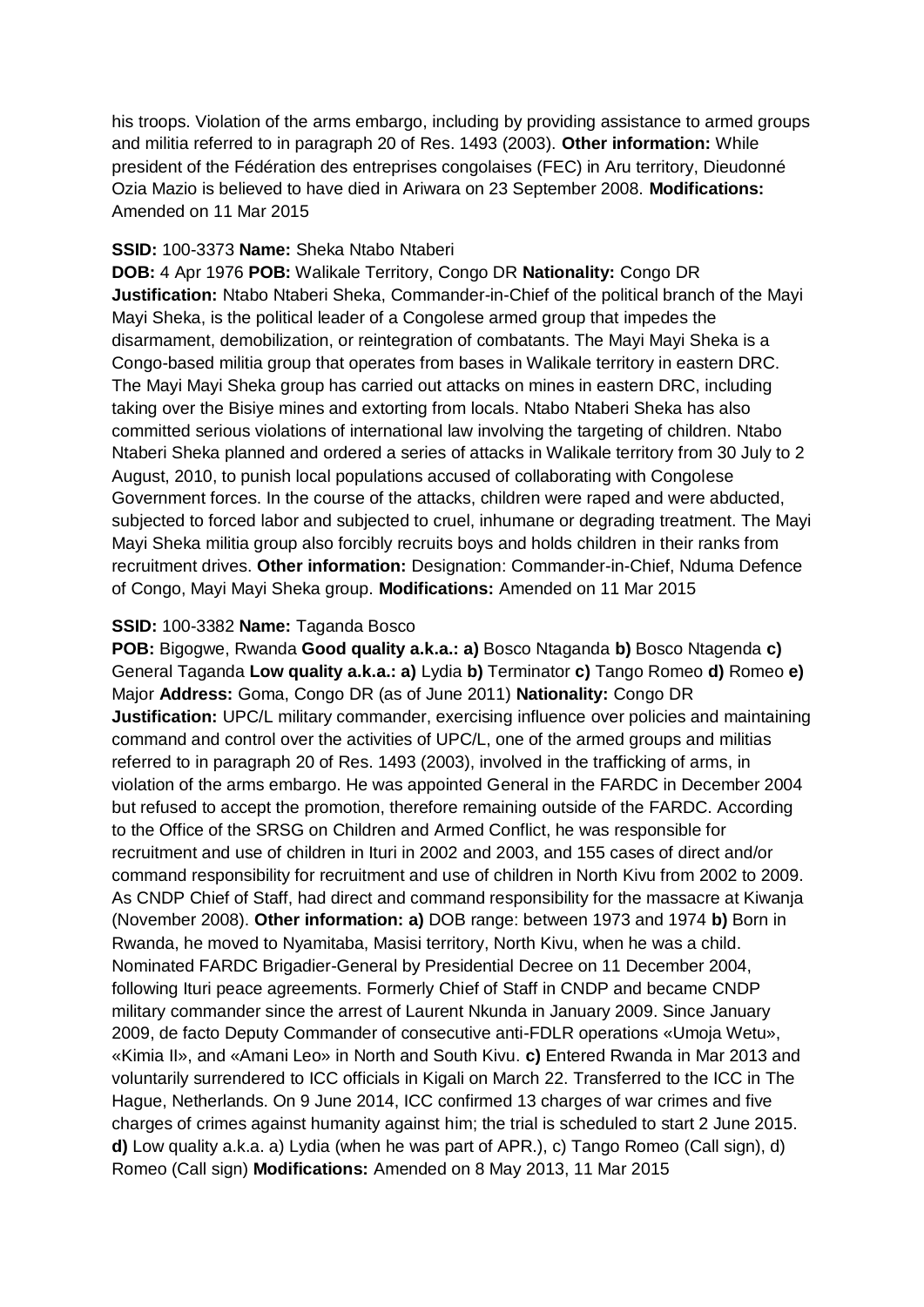## **SSID:** 100-3400 **Name:** Zimurinda Innocent

**DOB: a)** 1 Sep 1972 **b)** 1975 (approximately) **c)** 16 Mar 1972 **POB: a)** Ngungu, Masisi Territory, North Kivu, Congo DR **b)** Masisi, Congo DR **Low quality a.k.a.:** Zimulinda **Address:** Rubavu, Mudende, Rwanda **Nationality:** Congo DR

**Justification:** According to multiple sources, Lt Col Innocent Zimurinda, in his capacity as one of the commanders of the FARDC 231st Brigade, gave orders that resulted in the massacre of over 100 Rwandan refugees, mostly women and children, during an April 2009 military operation in the Shalio area. The UNSC DRC Sanctions Committee's Group of Experts reported that Lt Col Innocent Zimurinda was witnessed first hand refusing to release three children from his command in Kalehe, on August 29, 2009. According to multiple sources, Lt Col Innocent Zimurinda, prior to the CNDP's integration into FARDC, participated in a November 2008 CNDP operation that resulted in the massacre of 89 civilians, including women and children, in the region of Kiwanja. In March 2010, 51 human rights groups working in eastern DRC alleged that Zimurinda was responsible for multiple human rights abuses involving the murder of numerous civilians, including women and children, between February 2007 and August 2007. Zimurinda was accused in the same complaint of responsibility for the rape of a large number of women and girls. According to a May 21, 2010, statement by the Special Representative of the Secretary General for Children and Armed Conflict, Innocent Zimurinda has been involved in the arbitrary execution of child soldiers, including during operation Kimia II. According to the same statement, he denied access by the UN Mission in the DRC (MONUC) to screen troops for minors. According to the UNSC DRC Sanctions Committee's Group of Experts, Lt Col Zimurinda holds direct and command responsibility for child recruitment and for maintaining children within troops under his command. **Other information: a)** Integrated in the FARDC in 2009 as a Lieutenant Colonel, brigade commander in FARDC Kimia II Ops, based in Ngungu area. In July 2009, Zimurinda was promoted to full Colonel and became FARDC Sector commander in Ngungu and subsequently in Kitchanga in FARDC Kimia II and Amani Leo Operations. Whereas Zimurinda did not appear in the 31 December 2010 DRC Presidential ordinance nominating high FARDC officers, Zimurinda de facto maintained his command position of FARDC 22nd sector in Kitchanga and wears the newly issued FARDC rank and uniform. In December 2010, recruitment activities carried out by elements under the command of Zimurinda were denounced in open source reports. Entered the Republic of Rwanda on 16 Mar 2013. As of late 2014, residing in Ngoma camp, Rwanda. **b)** Designation: a) M23, Bde Comd, Rank: Colonel, b) Colonel in the FARDC **Modifications:** Amended on 8 May 2013, 11 Mar 2015

## **SSID:** 100-22941 **Name:** Makenga Sultani

**DOB:** 25 Dec 1973 **POB:** Rutshuru, Congo DR **Good quality a.k.a.: a)** Colonel Sultani Makenga **b)** Emmanuel Sultani Makenga **Nationality:** Congo DR

**Justification:** Sultani Makenga is a military leader of the «mouvement du 23 Mars» (M23) group operating in the Democratic Republic of the Congo (DRC). As a leader of M23 (also known as the Congolese Revolutionary Army), Sultani Makenga has committed and is responsible for serious violations of international law involving the targeting of women and children in situations of armed conflict, including killing and maiming, sexual violence, abduction, and forced displacement. He has also been responsible for violations of international law related to M23's actions in recruiting or using children in armed conflict in the DRC. Under the command of Sultani Makenga, M23 has carried out extensive atrocities against the civilian population of the DRC. According to testimonies and reports, the militants operating under the command of Sultani Makenga have conducted rapes throughout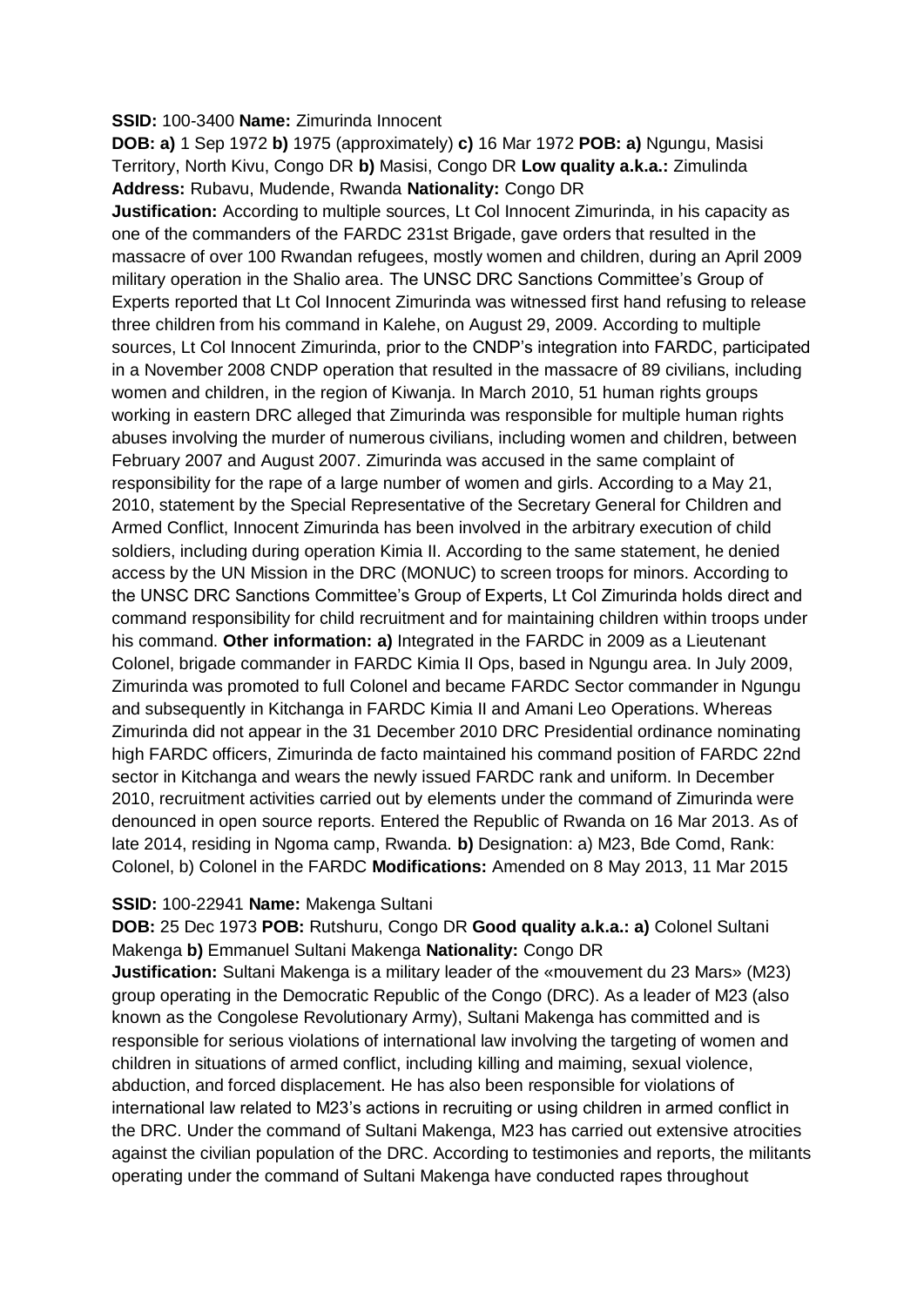Rutshuru territory against women and children, some of whom have been as young as 8 years old, as part of a policy to consolidate control in Rutshuru territory. Under Makenga's command, M23 has conducted extensive forced recruitment campaigns of children in the DRC and in the region, as well as killing, maiming, and injuring scores of children. Many of the forced child recruits have been under the age of 15. Makenga has also been reported to be the recipient of arms and related materiel in violation of measures taken by the DRC to implement the arms embargo, including domestic ordinances on the importing and possession of arms and related materiel. Makenga's actions as the leader of M23 have included serious violations of international law and atrocities against the civilian population of the DRC, and have aggravated the conditions of insecurity, displacement, and conflict in the region. **Other information:** A military leader of the «Mouvement du 23 Mars» (M23) group operating in the Democratic Republic of the Congo. In Uganda as of late 2014. **Modifications:** Amended on 11 Mar 2015

## **SSID:** 100-23709 **Name:** Ngaruye Wa Myamuro Baudoin

**Title:** Military leader of the Mouvement du 23 Mars (M23) **DOB: a)** 1 Apr 1978 **b)** 1978 **POB: a)** Bibwe, Congo DR **b)** Lusamambo, Lubero territory, Congo DR **Good quality a.k.a.:**  Colonel Baudoin Ngaruye **Address:** Rubavu / Mudende, Rwanda **Nationality:** Congo DR **Identification document:** Other No. 1-78-09-44621-80, Congo (FARDC ID) **Justification:** In April 2012, Ngaruye commanded the ex-CNDP mutiny, known as the Mouvement du 23 Mars (M23), under the orders of General Ntaganda. He is currently the third highest ranking military commander within the M23. The Group of experts on the DRC previously recommended him for designation in 2008 and 2009. He is responsible for and has committed severe violations of human rights and international law. He recruited and trained hundreds of children between 2008 and 2009 and then towards the end of 2010 for the M23. He has committed killing, maiming and abductions, often targeting women. He is responsible for executions and torture of deserters within the M23. In 2009 within the FARDC, he gave the orders to kill all men in Shalio village of Walikale. He also provided weapons, munitions and salaries in Masisi and Walikale under the direct orders from Ntaganda. In 2010 he orchestrated the forced displacement and expropriation of populations in the area of Lukopfu. He has also been extensively involved in criminal networks within the FARDC deriving profits from the mineral trade which led to tensions and violence with Colonel Innocent Zimurinda in 2011. **Other information: a)** Designation: Brigadier General **b)** Entered the Republic of Rwanda on 16 March 2013. As of late 2014, living in Ngoma camp, Rwanda. **Modifications:** Listed on 19 Dec 2012, amended on 8 May 2013, 11 Mar 2015

### **SSID:** 100-23719 **Name:** Kaina Innocent

**POB:** Bunagana, Rutshuru territory, Congo DR **Good quality a.k.a.:** Colonel Innocent Kaina **Low quality a.k.a.:** India Queen

**Justification:** Innocent Kaina is currently a Sector commander in the Mouvement du 23 Mars (M23). He is responsible for and has committed serious violations of international law and human rights. In July 2007 the Garrison Military Tribunal of Kinshasa found Kaina responsible for crime against humanity committed in the District of Ituri, between May 2003 and December 2005. He was released in 2009 as part of the peace agreement between the Congolese government and the CNDP. Within the FARDC in 2009, he has been guilty of executions, abductions and maiming in Masisi territory. As Commander under the orders of General Ntaganda, he initiated the ex-CNDP mutiny in Rutshuru territory in April 2012. He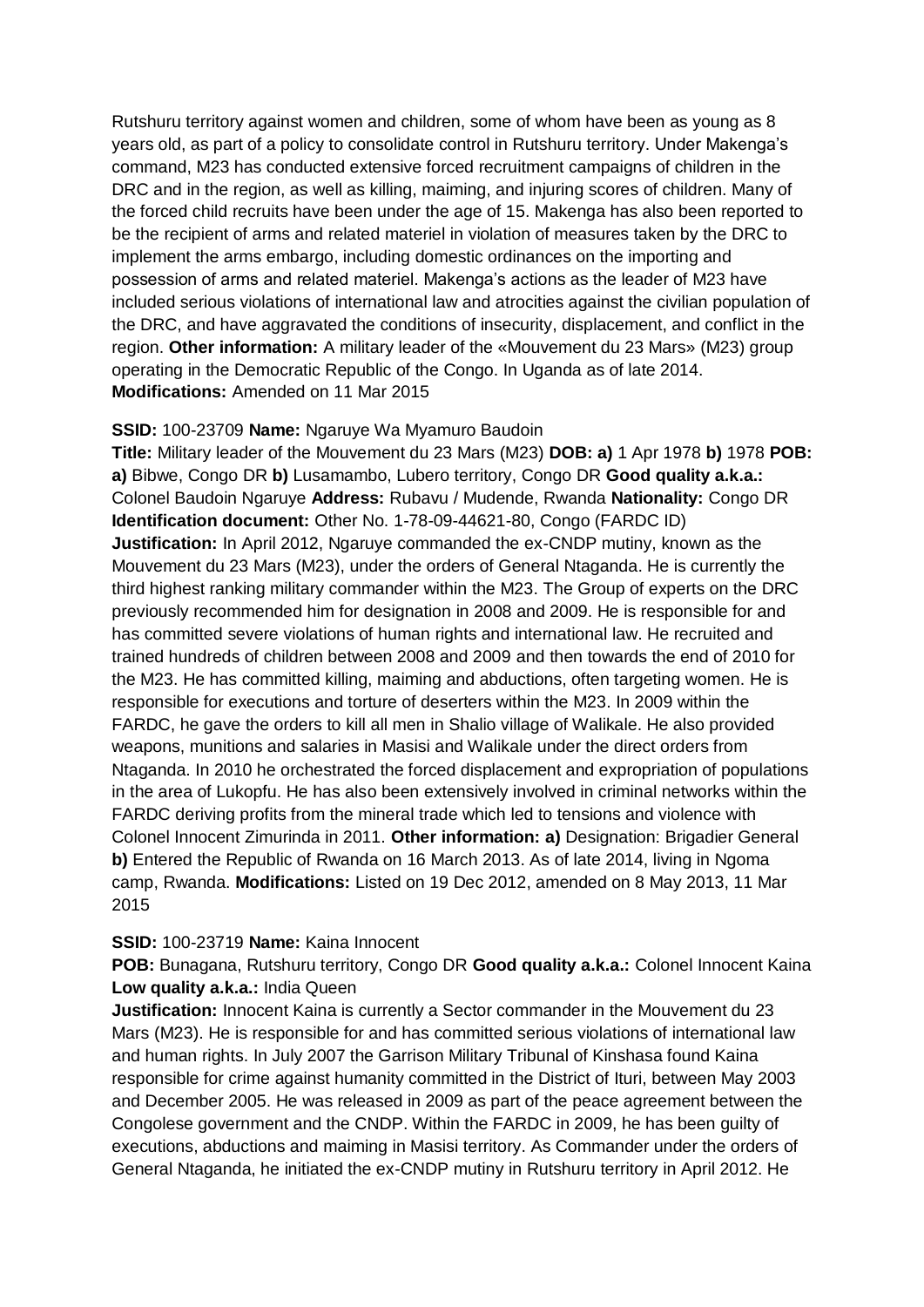ensured the security of the mutineers out of Masisi. Between May and August 2012, he oversaw the recruitment and training of over 150 children for the M23 rebellion, shooting the boys who had tried to escape. In July 2012 he travelled to Berunda and Degho for mobilization and recruitment activities for the M23. **Other information:** In Rwanda as of late 2014. **Modifications:** Listed on 19 Dec 2012, amended on 11 Mar 2015

### **SSID:** 100-23788 **Name:** Badege Eric

### **DOB:** 1971 **Nationality:** Congo DR

**Justification: a)** According to a November 15, 2012, final report by the Group of Experts on the Democratic Republic of the Congo, "...Lt. Col. Eric Badege had become the focal point of M23 in Masisi and commanded joint operations... " with another military leader. Additionally, "a series of coordinated attacks carried out in August [2012] by Lt. Col. Badege... enabled M23 to destabilize a considerable part of Masisi territory." "According to former combatants, Lt Col. Badege... acted under the orders of Col. Makenga when he orchestrated the attacks. **b)** As a military commander of M23, Badege is responsible for serious violations involving the targeting of children or women in situations of armed conflict. According to the November 2012 Group of Experts report, there have been several major incidents of indiscriminate killings of civilians, including women and children. Since May 2012 Raia Mutomboki, under the command of M23, have killed hundreds of civilians in a series of coordinated attacks. In August, Badege carried out joint attacks which involved the indiscriminate killing of civilians. The November Group of Experts report states that these attacks were jointly orchestrated by Badege and Colonel Makoma Semivumbi Jacques. According to the Group of Experts Report, local leaders from Masisi stated that Badege commanded these Raia Mutomboki attacks on the ground. **c)** According to a July 28, 2012, Radio Okapi article, "the administrator of Masisi announced this Saturday, July 28th, the defection of the commander of the 2nd Battalion of the 410th Regiment FARDC base Nabiondo, about thirty kilometers northwest of Goma in North Kivu. According to him, Colonel Eric Badege and more than a hundred soldiers headed Friday to Rubaya, 80 kilometers north of Nabiondo. This information has been confirmed by several sources." **d)** According to a November 23, 2012 BBC article, M23 was formed when former members of the CNDP who had been integrated into the FARDC began to protest against bad conditions and pay, and lack of full implementation of the March 23, 2009 peace deal between the CNDP and the DRC that led to the CNDP's integration into the FARDC. **e)** M23 has been engaged in active military operations in order to take control of territory in eastern DRC, according to the November 2012 IPIS report. M23 and FARDC fought over control of several towns and villages in eastern DRC on July 24 and July 25, 2012; M23 attacked the FARDC in Rumangabo on July 26, 2012; M23 drove FARDC from Kibumba on November 17, 2012; and M23 took control of Goma on November 20, 2012. **f)** According to the November 2012 Group of Experts report, several ex-M23 combatants claim that M23 leaders summarily executed dozens of children who attempted to escape after being recruited as M23 child soldiers. **g)** According to a September 11, 2012 report by Human Rights Watch (HRW), a Rwandan man, 18, who escaped after being forcibly recruited in Rwanda told HRW that he witnessed the execution of a 16-year old boy from his M23 unit who had tried to flee in June. The boy was captured and beaten to death by M23 fighters in front of the other recruits. An M23 commander who ordered his killing then allegedly told the other recruits "[h]e wanted to abandon us," as an explanation for why the boy had been killed. The report also states that witnesses claimed that at least 33 new recruits and other M23 fighters were summarily executed when they attempted to flee. Some were tied up and shot in front of other recruits as an example of the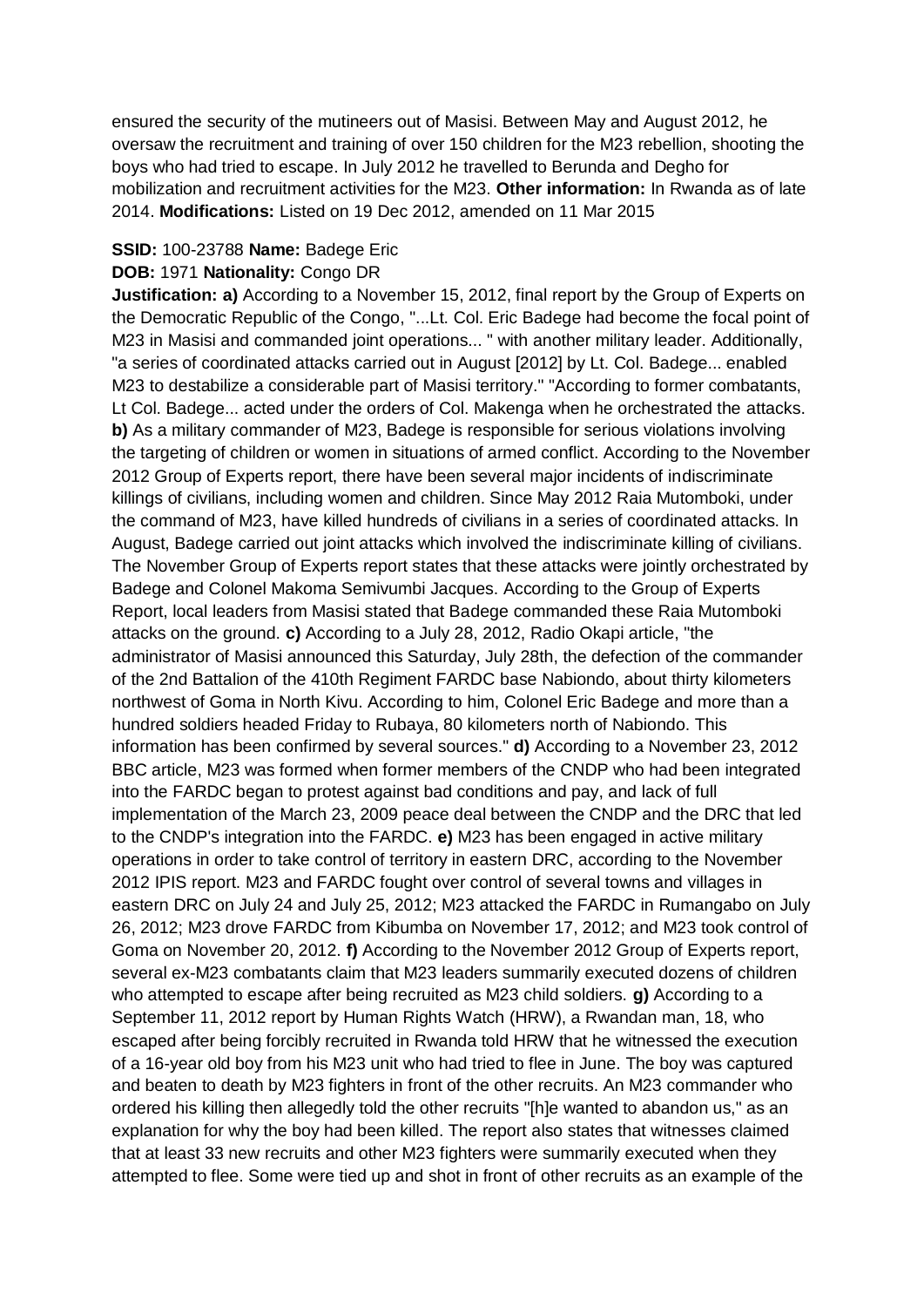punishment they could receive. One young recruit told HRW, "[w]hen we were with M23, they said [we had a choice] and could stay with them or we could die. Lots of people tried to escape. Some were found and then that was immediately their death." **Modifications:**  Listed on 5 Feb 2013, amended on 11 Mar 2015

### **SSID:** 100-23793 **Name:** Runiga Jean-Marie Lugerero

**DOB: a)** 1960 (approximately) **b)** 9 Sep 1966 **POB:** Bukavu, Congo DR **Good quality a.k.a.:** Jean-Marie Rugerero **Address:** Rubavu / Mudende, Rwanda **Justification: a)** A July 9, 2012 document signed by M23 leader Sultani Makenga named Runiga as the coordinator of the political wing of M23. According to the document, Runiga's appointment was prompted by the need to ensure the visibility of the M23 cause. **b)** Runiga is named as the "President" of the M23 in postings on the group's website. His leadership role is corroborated by the November 2012 Group of Experts report, which refers to Runiga as the "leader of the M23". **c)** According to a December 13, 2012 Associated Press article, Runiga showed the Associated Press a list of demands that he said will be presented to the Congolese government. Included in the demands are the resignation of Kabila and the dissolution of the national assembly. Runiga indicated that if given the opportunity, M23 could retake Goma. "And at this time we will not retreat," Runiga told the Associated Press. He also indicated that M23's political branch should resume its control of Goma as a precondition to negotiations. "I think our members who are in Kampala represent us. In due time I will be there, too. I am waiting for things to be organized and when Kabila will be there, I will go, too," Runiga said. **d)** According to a November 26, 2012 Le Figaro article, Runiga met with DRC President Kabila on November 24, 2012 to begin discussions. Separately, in an interview with Le Figaro, Runiga stated, "M23 is composed primarily of former FARDC military members who defected to protest the non-respect of the March 23, 2009 accords." He added, "M23's soldiers are deserters from the army who left with their arms in hand. Recently, we recovered a lot of equipment from a military base in Bunagana. For the moment, this allows us to regain territory each day and to repel all the attacks from the FARDC. Our revolution is Congolese, led by the Congolese, for the Congolese people." **e)**  According to a November 22, 2012 Reuters article, Runiga stated that M23 had the capacity to hang on to Goma after M23's forces were bolstered by mutinying Congolese soldiers from the FARDC: "Firstly we have a disciplined army, and also we have the FARDC soldiers who've joined us. They're our brothers, they'll be retrained and recycled then we'll work with them." **f)** According to a November 27, 2012 article published in The Guardian, Runiga indicated that M23 would refuse to obey a call by regional leaders of the International Conference of the Great Lakes to leave Goma in order to pave the way for peace talks. Instead, Runiga stated that M23's withdrawal from Goma would be the result, not a precondition, of negotiation. **g)** According to the 15 November 2012 Final Report of the Group of Experts, Runiga led a delegation that travelled to Kampala, Uganda on July 29, 2012 and finalized the M23 movement's 21-point agenda ahead of anticipated negotiations at the International Conference on the Great Lakes Region. **h)** According to a November 23, 2012 BBC article, M23 was formed when former members of the CNDP who had been integrated into the FARDC began to protest against bad conditions and pay, and lack of full implementation of the March 23, 2009 peace deal between the CNDP and the DRC that led to the CNDP's integration into the FARDC. **i)** M23 has been engaged in active military operations in order to take control of territory in eastern DRC, according to the November 2012 IPIS report. M23 and FARDC fought over control of several towns and villages in eastern DRC on July 24 and July 25, 2012; M23 attacked the FARDC in Rumangabo on July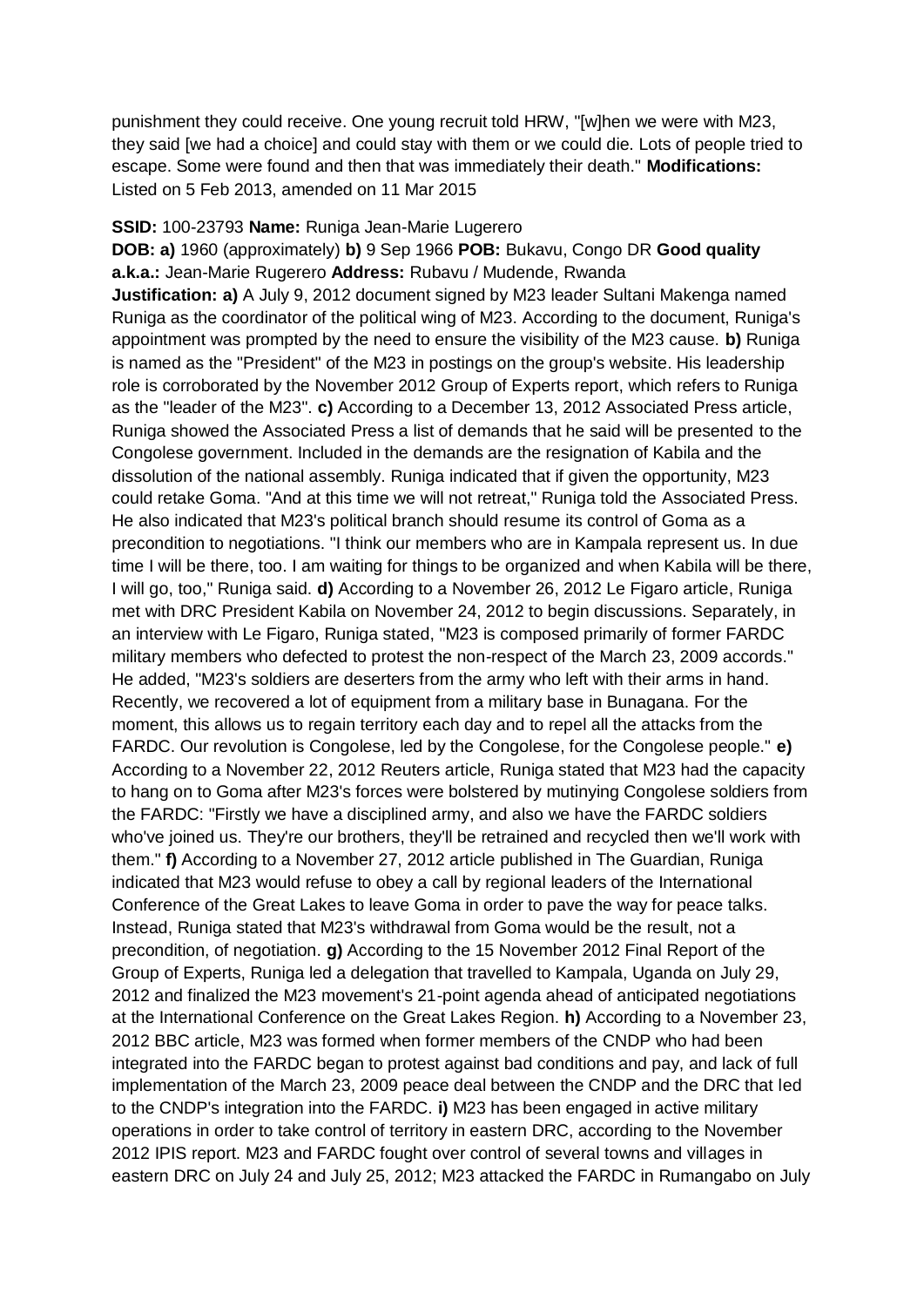26, 2012; M23 drove FARDC from Kibumba on November 17, 2012; and M23 took control of Goma on November 20, 2012. **j)** According to the November 2012 Group of Experts report, several ex-M23 combatants claim that M23 leaders summarily executed dozens of children who attempted to escape after being recruited as M23 child soldiers. **k)** According to a September 11, 2012 report by Human Rights Watch (HRW), a Rwandan man, 18, who escaped after being forcibly recruited in Rwanda told HRW that he witnessed the execution of a 16-year old boy from his M23 unit who had tried to flee in June. The boy was captured and beaten to death by M23 fighters in front of the other recruits. An M23 commander who ordered his killing then allegedly told the other recruits "[h]e wanted to abandon us," as an explanation for why the boy had been killed. The report also states that witnesses claimed that at least 33 new recruits and other M23 fighters were summarily executed when they attempted to flee. Some were tied up and shot in front of other recruits as an example of the punishment they could receive. One young recruits told HRW, "[w]hen we were with M23, they said [we had a choice] and could stay with them or we could die. Lots of people tried to escape. Some were found and then that was immediately their death. **Other information: a)**  Designation: M23, President **b)** Entered the Republic of Rwanda on 16 Mar 2013. As of late 2014, residing in Rwanda. **Modifications:** Listed on 5 Feb 2013, amended on 8 May 2013, 11 Mar 2015

# **Entities**

## **SSID:** 100-3410 **Name:** Butembo Airlines (BAL)

## **Address:** Butembo, Congo DR

**Justification:** Kisoni Kambale (deceased on 5 July 2007 and subsequently delisted on 24 April 2008 by the Security Council Committee established pursuant to resolution 1533 (2004)) used his airline to transport FNI gold, rations and weapons between Mongbwalu and Butembo. This constitutes «provision of assistance» to illegal armed groups in breach of the arms embargo of resolutions 1493 (2003) and 1596 (2005). **Other information:** Privatelyowned airline, operates out of Butembo. Since December 2008, BAL no longer holds an aircraft operating license in the DRC.

## **SSID:** 100-3417 **Name:** Congomet Trading House

## **Address:** Butembo, North Kivu, Congo DR

**Justification:** Congomet trading House was owned by Kisoni Kambale (deceased on 5 July 2007 and subsequently delisted on 24 April 2008 by the Security Council Committee established pursuant to resolution 1533 (2004)). Kambale acquired almost all the gold production in the Mongbwalu district, which was controlled by the FNI. The FNI derived substantial income from taxes imposed on this production. This constitutes «provision of assistance» to illegal armed groups in breach of the arms embargo of resolutions 1493 (2003) and 1596 (2005). **Other information:** No longer exists as a gold trading house in Butembo, North Kivu. **Modifications:** Amended on 8 May 2013, 11 Mar 2015

# **SSID:** 100-3425 **Name:** Compagnie Aerienne Des Grands Lacs (CAGL) **Spelling variant:**  Great Lakes Business Company (GLBC) (English)

**Good quality a.k.a.:** CAGL **Address: a)** Avenue Président Mobutu, Goma, Congo DR **b)**  Gisenyi, Rwanda **c)** P.O.Box 315, Goma, Congo DR

**Justification:** CAGL is a company owned by Douglas Mpamo, an individual already subject to sanctions under resolution 1596 (2005). CAGL was used to transport arms and ammunition in violation of the arms embargo of resolutions 1493 (2003) and 1596 (2005).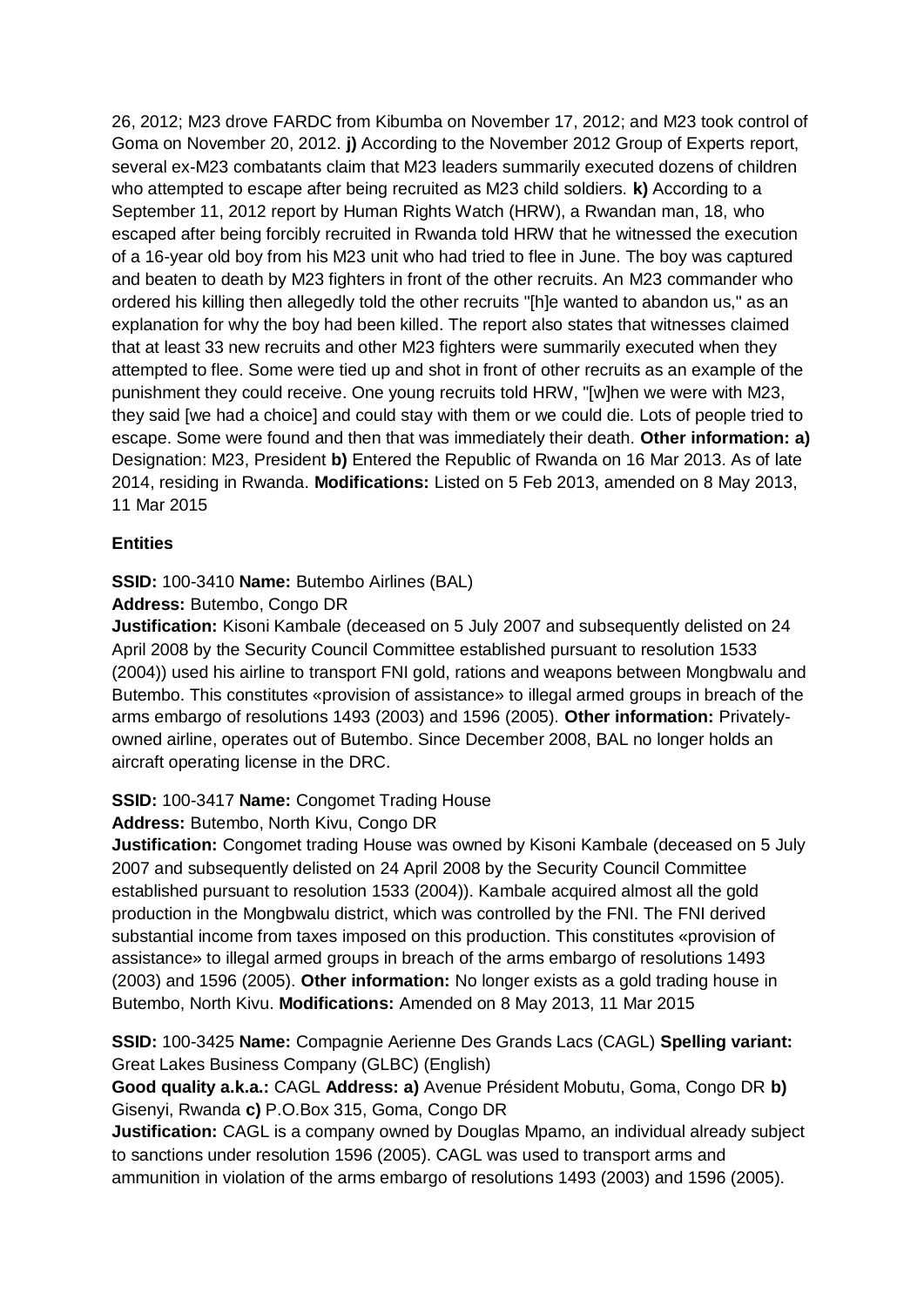**Other information:** As of December 2008, GLBC no longer had any operational aircraft, although several aircraft continued flying in 2008 despite UN sanctions. **Modifications:**  Amended on 8 May 2013, 11 Mar 2015

## **SSID:** 100-3433 **Name:** Great Lakes Business Company (GLBC)

**Address: a)** GLBC, P.O.Box 315, Goma, Congo DR **b)** Gisenyi, Rwanda (possibly) **Justification:** GLBC is a company owned by Douglas Mpamo, an individual already subject to sanctions under resolution 1596 (2005). GLBC was used to transport arms and ammunition in violation of the arms embargo of resolutions 1493 (2003) and 1596 (2005). **Other information:** As of December 2008, GLBC no longer had any operational aircraft, although several aircraft continued flying in 2008 despite UN sanctions. **Modifications:**  Amended on 8 May 2013

## **SSID:** 100-3440 **Name:** Machanga LTD

**Address:** Plot 55A, Upper Kololo Terrace, Kampala, Uganda **Justification:** Machanga bought gold through a regular commercial relationship with traders in the DRC tightly linked to militias. This constitutes «provision of assistance» to illegal armed groups in breach of the arms embargo of resolutions 1493 (2003) and 1596 (2005). **Other information:** Gold export company (Directors: Mr. Rajendra Kumar Vaya and Mr. Hirendra M. Vaya). In 2010, assets belonging to Machanga, held in the account of Emirates Gold, were frozen by Bank of Nova Scotia Mocatta (UK). The owners of Machanga have remained involved in purchasing gold from eastern DRC. **Modifications:** Amended on 11 Mar 2015

## **SSID:** 100-3447 **Name:** Tous Pour La Paix Et Le Developpement (NGO) **Good quality a.k.a.:** TPD **Address:** Goma, North Kivu, Congo DR

**Justification:** Implicated in violation of the arms embargo, by providing assistance to RCD-G, particularly in supplying trucks to transport arms and troops, and also by transporting weapons for distribution to parts of the population in Masisi and Rutshuru, North Kivu, in early 2005. **Other information:** Goma, with provincial committees in South Kivu, Kasai Occidental, Kasai Oriental and Maniema. Officially suspended all activities since 2008. In practice, as of June 2011 TPD offices are open and involved in cases related to returns of IDPs, community reconciliation initiatives, land conflict settlements, etc. The TPD President is Eugene Serufuli and Vice-President is Saverina Karomba. Important members include North Kivu provincial deputies Robert Seninga and Bertin Kirivita **Modifications:** Amended on 8 May 2013, 11 Mar 2015

# **SSID:** 100-3454 **Name:** Uganda Commercial Impex (UCI) LTD

**Address: a)** Plot 22, Kanjokya Street, Kamwokya, Kampala, Uganda (Tel.: +256 41 533 578/9) **b)** P.O.Box 22709, Kampala, Uganda

**Justification:** UCI bought gold through a regular commercial relationship with traders in the DRC tightly linked to militias. This constitutes «provision of assistance» to illegal armed groups in breach of the arms embargo of resolutions 1493 (2003) and 1596 (2005). **Other information:** Gold export company (Directors Mr. Jamnadas V. Lodhia – known as «Chuni» – and his sons Mr. Kunal J. Lodhia and Jitendra J. Lodhia). In January 2011, Ugandan authorities notified the Committee that following an exemption on its financial holdings, Emirates Gold repaid UCI's dept to Crane Bank in Kampala, leading to final closure of its accounts. The directors of UCI have remained involved in purchasing gold from eastern DRC. **Modifications:** Amended on 8 May 2013, 11 Mar 2015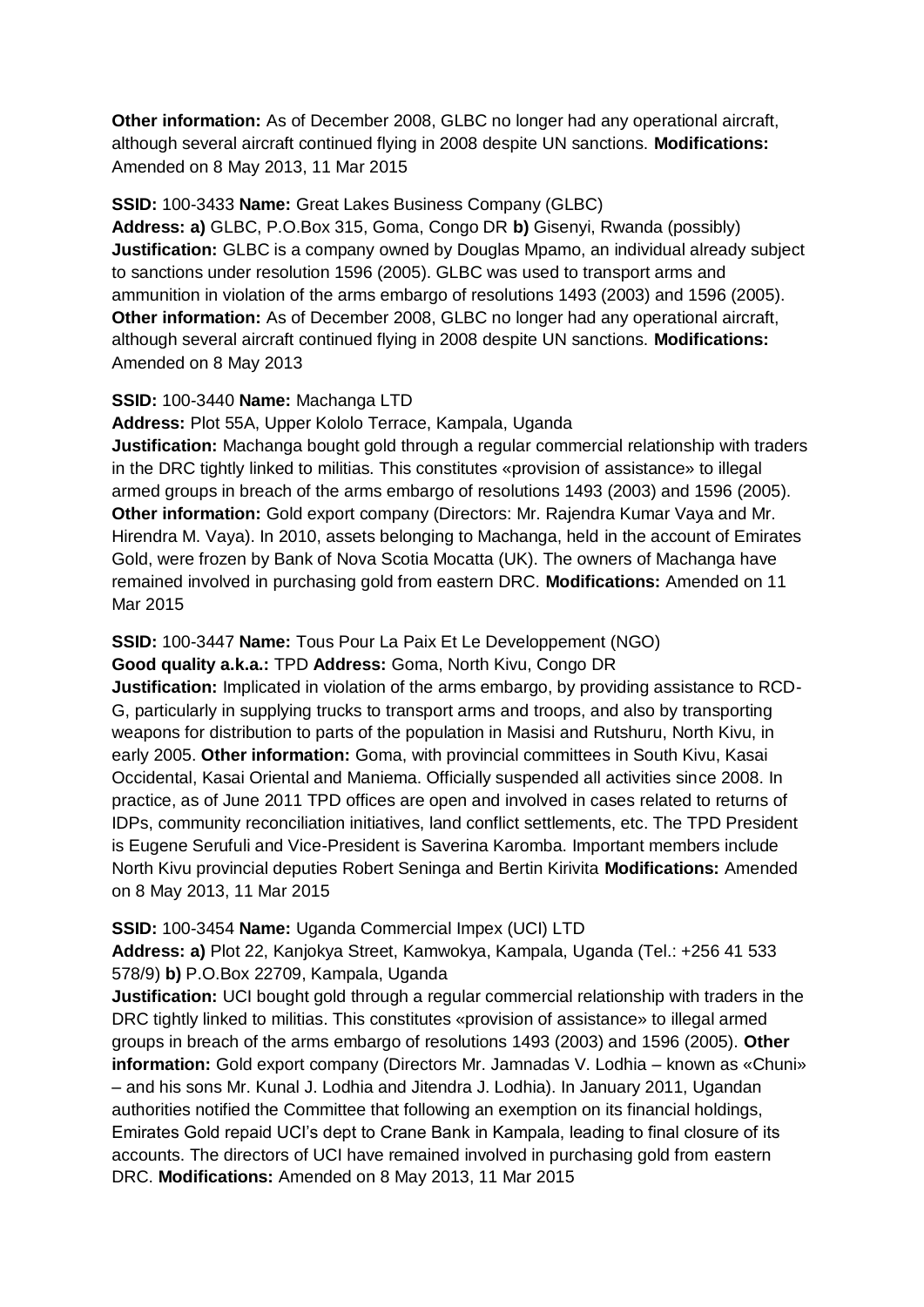**SSID:** 100-23799 **Name:** Forces démocratiques de libération du Rwanda (FDLR) **Good quality a.k.a.: a)** FDLR **b)** Force Combattante Abacunguzi **c)** Combatant Force for the Liberation of Rwanda **d)** FOCA **Address: a)** North Kivu, Congo DR **b)** South Kivu, Congo DR

**Justification: a)** The Forces démocratiques de libération du Rwanda (FDLR) is one of the largest foreign armed groups operating in the territory of the Democratic Republic of the Congo (DRC). The group was formed in 2000, and has committed serious violations of international law involving the targeting of women and children in armed conflict, including killing and maiming, sexual violence, and forced displacement. **b)** According to a 2010 report from Amnesty International, the FDLR were responsible for the killings of ninety-six civilians in Busurguni, Walikali territory. Some of the victims were burned alive in their homes. **c)**  According to the same source, in June 2010, an NGO medical centre reported around sixty cases a month of girls and women who had been raped in the southern Lubero territory, North-Kivu by armed groups including the FDLR. **d)** According to a December 20, 2010 report from Human Rights Watch (HRW), there has been documented evidence of the FDLR actively conducting child recruitment. HRW has identified at least 83 Congolese children under the age of 18, some as young as 14, who have been forcibly recruited by the FDLR. **e)**  In January 2012, HRW reported that FDLR combatants attacked numerous villages in the Masisi territory, killing six civilians, raping two women, and abducting at least 48 people. According to a June 2012 report from HRW, in May 2012 FDLR fighters attacked civilians in Kamananga and Lumenje, in South Kivu province, as well as in Chambucha, Walikale territory, and villages in the Ufumandu area of Masisi territory, North Kivu province. In these attacks, FDLR fighters with machetes and knives hacked to death dozens of civilians, including numerous children. **f)** According to the June 2012 Group of Experts Report, the FDLR attacked several villages in South Kivu from December 31, 2011 to January 4, 2012. A United Nations investigation confirmed that at least 33 persons, including 9 children and 6 women, had been killed, either burned alive, decapitated or shot during the attack. In addition, one woman and one girl had been raped. **g)** The June 2012 Group of Experts Report also states that a United Nations investigation confirmed that the FDLR massacred at least 14 civilians, including 5 women and 5 children in South Kivu in May 2012. According to the November 2012 Group of Experts report, the UN documented at least 106 incidents of sexual violence committed by the FDLR between December 2011 and September 2012. The November 2012 Group of Experts report notes that, according to a UN investigation, the FDLR raped seven women in the night of 10 March 2012, including a minor, in Kalinganya, Kabare territory. The FDLR attacked the village again on 10 April 2012 and raped three of the women for the second time. The November 2012 Group of Experts report also reports 11 killings by the FDLR in Bushibwambombo, Kalehe on 6 April 2012, and FDLR involvement in 19 further killings in Masisi territory, including five minors and six women, in May. **Other information:** Email: Fdlr@fmx.de (mailto:Fdlr@fmx.de); fldrrse@yahoo.fr (mailto:fldrrse@yahoo.fr); fdlr@gmx.net (mailto:fdlr@gmx.net); fdlrsrt@gmail.com (mailto:fdlrsrt@gmail.com); humura2020@gmail.com (mailto:humura2020@gmail.com) **Modifications:** Listed on 5 Feb 2013, amended on 8 May 2013, 11 Mar 2015

### **SSID:** 100-23811 **Name:** M23

**Good quality a.k.a.:** Mouvement du 23 mars

**Justification: a)** The Mouvement Du 23 Mars (M23) is an armed group operating in the Democratic Republic of the Congo (DRC) that has been the recipient of arms and related materiel, including advice, training, and assistance related to military activities. Several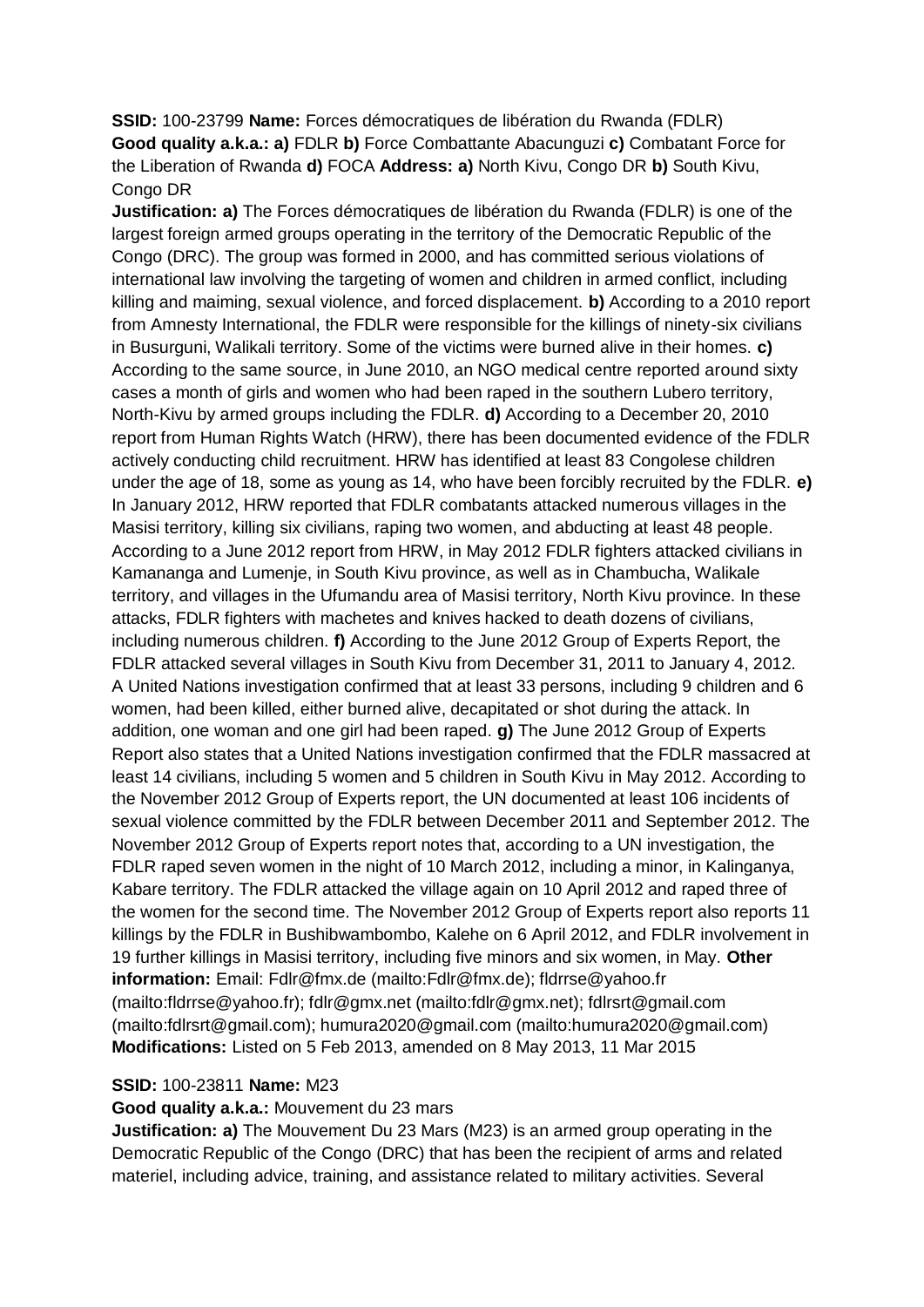eyewitness testimonies state that M23 receives general military supplies from the Rwandan Defense Forces (RDF) in the form of weapons and ammunition in addition to materiel support for combat operations. **b)** M23 has been complicit in and responsible for committing serious violations of international law involving the targeting of women and children in situations of armed conflict in the DRC including killing and maiming, sexual violence, abduction, and forced displacement. According to numerous reports, investigations, and testimonies from eyewitnesses, M23 has been responsible for carrying out mass killings of civilians, as well as raping women and children throughout various regions of the DRC. Several reports indicate that M23 fighters have carried out 46 rapes against women and girls, the youngest of which was 8 years old. In addition to reports of sexual violence, M23 has also carried out extensive forced recruitment campaigns of children into the ranks of the group. It is estimated that M23 has carried out the forced recruitment of 146 young men and boys in the Rutshuru territory alone in eastern DRC since July 2012. Some of the victims have been as young as 15 years old. **c)** The atrocities committed by M23 against the civilian population of the DRC, as well as M23's forced recruitment campaign, and being the recipient of arms and military assistance has dramatically contributed to instability and conflict within the region and in some instances, violated international law. **Other information:** Email: mouvementdu23mars1@gmail.com

(mailto:mouvementdu23mars1@gmail.com) **Modifications:** Listed on 5 Feb 2013, amended on 8 May 2013, 11 Mar 2015

### **SSID:** 100-27961 **Name:** ADF

**Good quality a.k.a.:** Allied Democratic Forces **F.k.a.: a)** Forces Démocratiques Alliées - Armée Nationale de Libération de l'Ouganda **b)** ADF/NALU **c)** NALU **Address:** North Kivu Province, Congo DR

**Justification: a)** The ADF has recruited and used child soldiers in violation of applicable international law (UNSCR paragraph 4 (d)). The United Nations Group of Experts on the Democratic Republic of the Congo's ("GOE") 2013 final report stated that the GOE interviewed three former ADF fighters who had escaped during 2013 and who described how ADF recruiters in Uganda lure people to the DRC with false promises of employment (for adults) and free education (for children) and then force them to join the ADF. Also according to the GOE's report, former ADF fighters told the GOE that the ADF's training groups typically include adult men and boys and two boys who escaped from the ADF in 2013 told the GOE that they had received military training from the ADF. The GOE report also includes an account of ADF's training by a "former ADF child soldier". According to the GOE's 2012 final report, the ADF recruits include children, as exemplified by the case of an ADF recruiter who was captured by Ugandan authorities in Kasese with six young boys on his way to the DRC in Jul 2012. A specific example of the ADF's recruitment and use of children is seen in a 6 Jan 2009 letter from the former Africa Director for Human Rights Watch, Georgette Gagnon, to Uganda's former Minister of Justice, Kiddhu Makubuyu, stating that a boy named Bushobozi Irumba was abducted at 9 years of age by the ADF in 2000. He was required to provide transport and other services to ADF fighters. In addition, "The Africa Report" cited allegations that the ADF is allegedly recruiting children as young as 10 years of age as child soldiers and cited a Uganda People's Defence Force (UPDF) spokesperson as stating that the UPDF rescued 30 children from a training camp on Buvuma Island in Lake Victoria. **b)** The ADF has also committed numerous violations of international human rights and international humanitarian law against women and children, including killing, maiming, and sexual violence (UNSCR paragraph 4 (e)). According to the